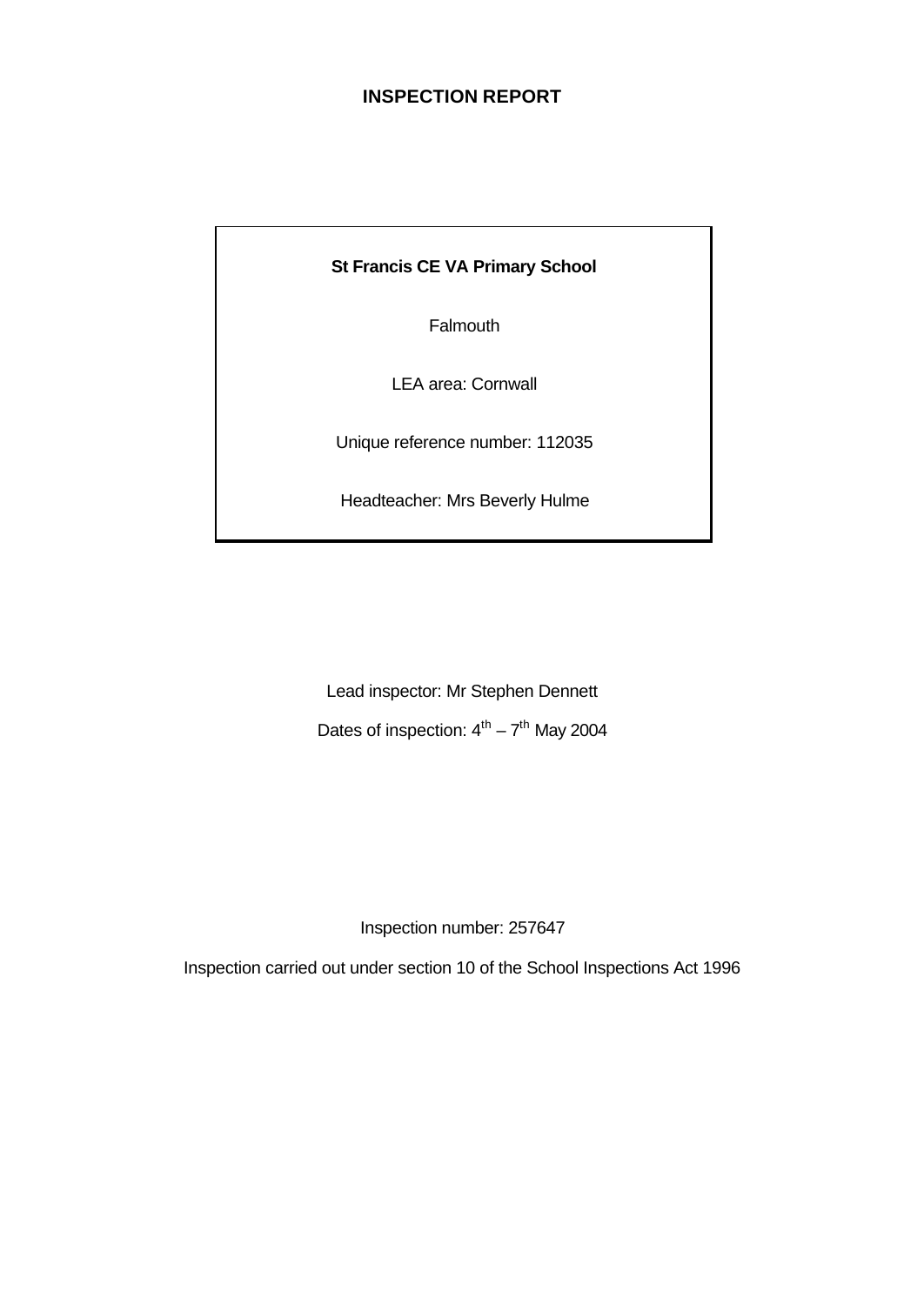# © Crown copyright 2004

This report may be reproduced in whole or in part for non-commercial educational purposes, provided that all extracts quoted are reproduced verbatim without adaptation and on condition that the source and date thereof are stated.

Further copies of this report are obtainable from the school. Under the School Inspections Act 1996, the school must provide a copy of this report and/or its summary free of charge to certain categories of people. A charge not exceeding the full cost of reproduction may be made for any other copies supplied.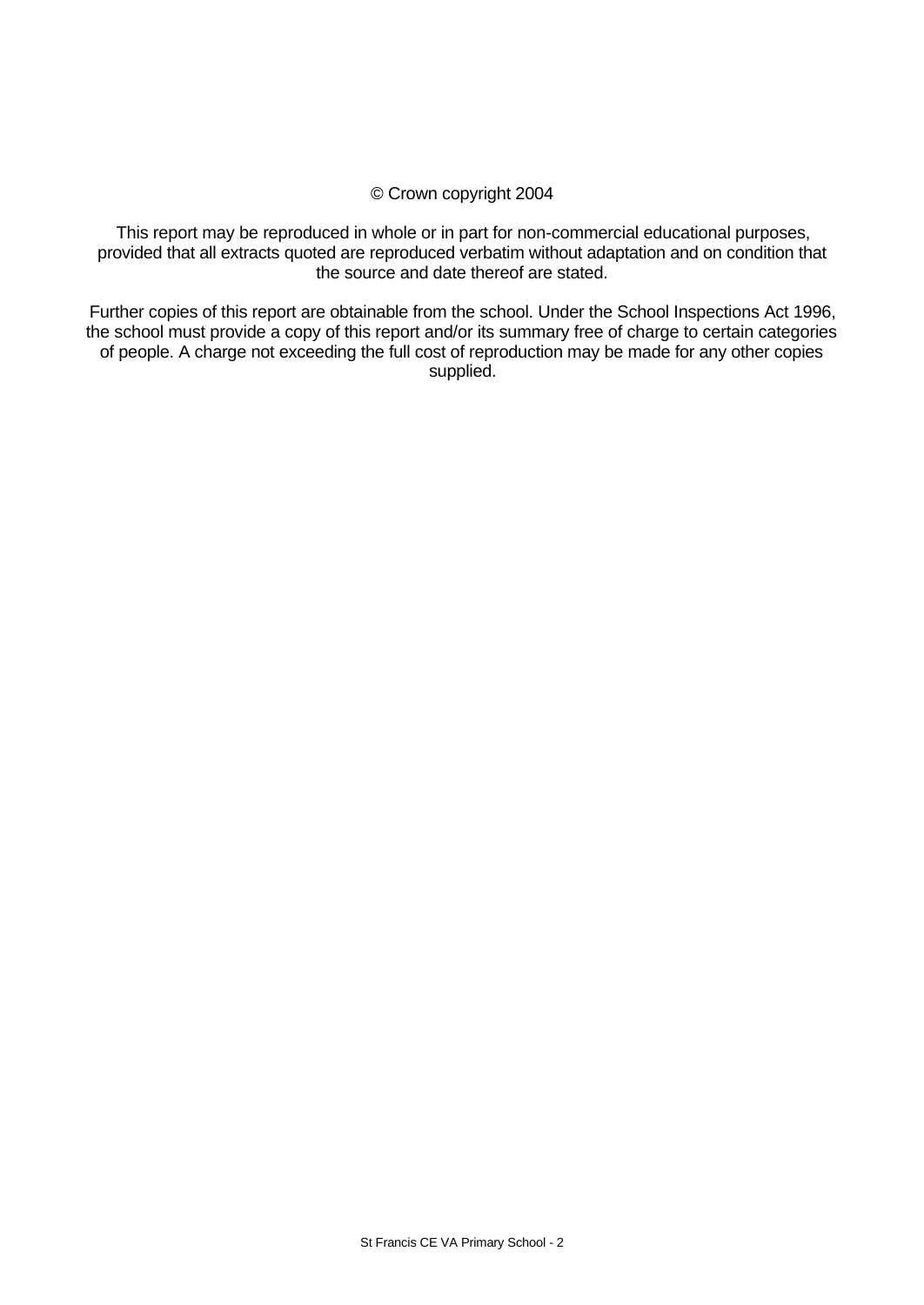# **INFORMATION ABOUT THE SCHOOL**

| Type of school:              | Primary                     |
|------------------------------|-----------------------------|
| School category:             | Voluntary aided             |
| Age range of pupils:         | $4 - 11$                    |
| Gender of pupils:            | Mixed                       |
| Number on roll:              | 388                         |
| School address:              | Longfield                   |
|                              | Falmouth                    |
|                              | Cornwall                    |
| Postcode:                    | <b>TR11 4SU</b>             |
| Telephone number:            | 01326 211910                |
| Fax number:                  | 01326 211020                |
| Appropriate authority:       | Governing body              |
| Name of chair of governors:  | <b>Mrs Elizabeth Warren</b> |
| Date of previous inspection: | 16/03/1998                  |

# **CHARACTERISTICS OF THE SCHOOL**

St Francis Church of England Voluntary Aided Primary School provides full time education for 370 pupils, aged five to 11 years. There are currently 175 girls and 195 boys on the school's roll. There are also 37 children in Reception attending part time. The school's roll is falling, mainly due to demographic changes. A significant number of pupils come from local authority and housing association accommodation. Overall, the social and economic backgrounds of pupils attending the school are relatively disadvantaged. Nearly all pupils come from a white British background, but a tiny minority are of European and Black African origins. The number of pupils who do not speak English as their home language is very small and all have a good grasp of English when they join the school. At present, approximately 30 per cent of pupils have been identified as having special educational needs, which is above average. Nearly 3 per cent of pupils have Statements of Special Educational Need, which is well above the national average. The proportion of pupils with special educational needs has risen significantly since the school's last inspection and is still increasing. This factor has inevitably had a negative impact on the school's results in national tests. Pupils have been identified has having specific, moderate and severe learning difficulties. Also, a number of pupils have social, emotional and behavioural problems and autistic spectrum disorders. A few pupils have physical disabilities and others speech and communication difficulties. Overall, pupils' levels of attainment on entry to the school are well below average. The school experiences above average pupil mobility, especially in Year 5. The school is participating successfully in 'Investors in People' and the 'Healthy Schools' project. It has received the Active Mark and a Quality Assurance Awards for Early Years.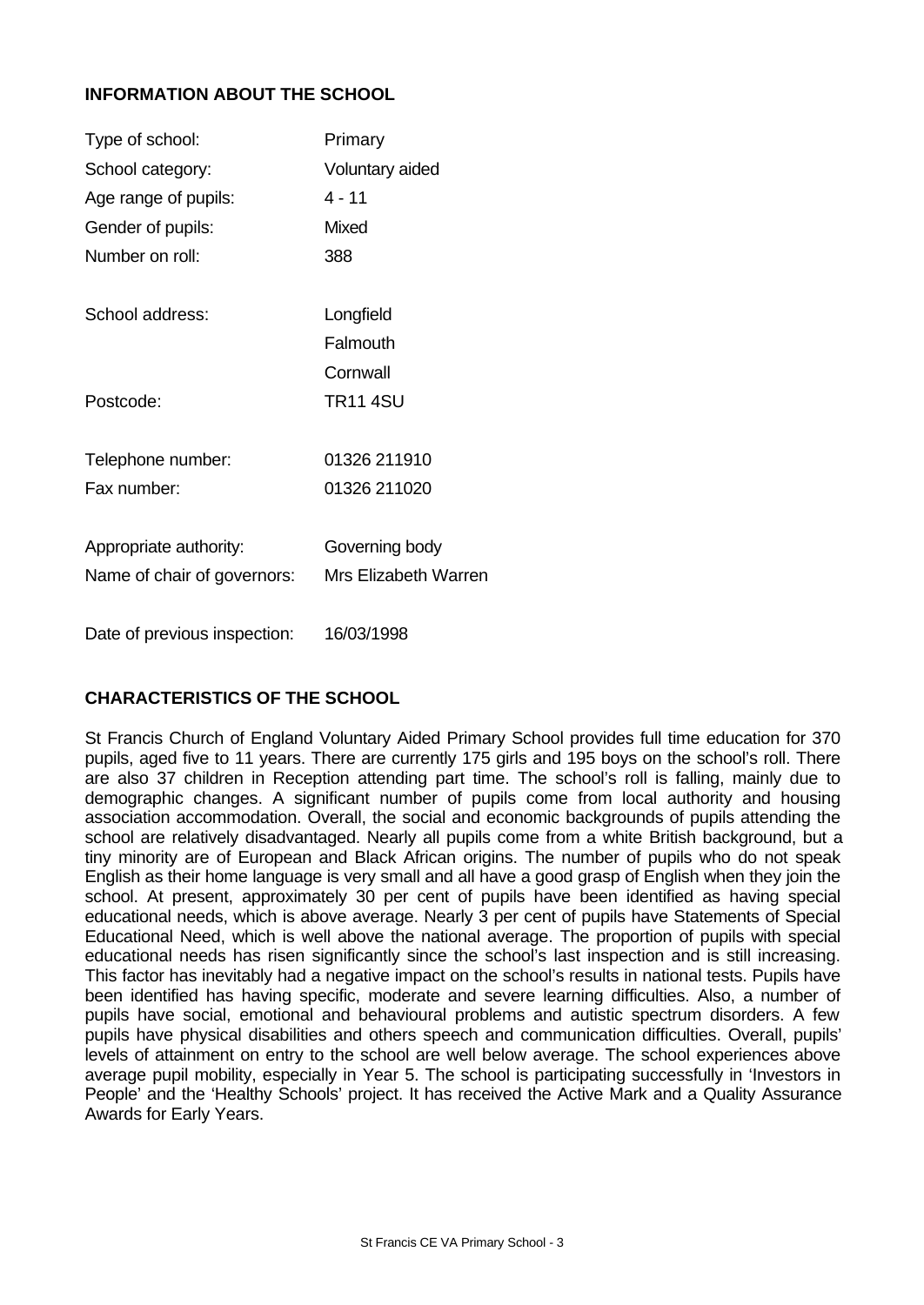# **INFORMATION ABOUT THE INSPECTION TEAM**

| Members of the inspection team |                        | <b>Subject responsibilities</b> |                                                   |
|--------------------------------|------------------------|---------------------------------|---------------------------------------------------|
| 13712                          | <b>Stephen Dennett</b> | Lead inspector                  | Science                                           |
|                                |                        |                                 | Information and communication<br>technology (ICT) |
|                                |                        |                                 | Art and design                                    |
|                                |                        |                                 | Design and technology                             |
| 19335                          | Susan Dixon            | Lay inspector                   |                                                   |
| 21992                          | Jean Newing            | Team inspector                  | English                                           |
|                                |                        |                                 | History                                           |
|                                |                        |                                 | Geography                                         |
|                                |                        |                                 | Personal, social and health<br>education          |
|                                |                        |                                 | English as an additional language                 |
| 22434                          | Sandra Bradshaw        | Team inspector                  | The Foundation Stage <sup>1</sup>                 |
|                                |                        |                                 | Music                                             |
|                                |                        |                                 | Special educational needs                         |
| 22254                          | Hazel Callaghan        | Team inspector                  | <b>Mathematics</b>                                |
|                                |                        |                                 | Physical education                                |

The inspection contractor was:

l

Altecq Education 102 Bath Road Cheltenham **Gloucestershire** GL53 7JX

Any concerns or complaints about the inspection or the report should be made initially to the contractor. The procedures are set out in the leaflet *'Complaining about Ofsted Inspections'*, which is available from Ofsted Publications Centre (telephone 07002 637833) or Ofsted's website (www.ofsted.gov.uk).

 $1$  The Foundation Stage begins when children reach the age of three and ends at the end of the reception class. It is a distinct stage in preparing children for later schooling and is based on six areas of learning. These mainly refer to communication, language and literacy; mathematical development; and personal, social and emotional development, but also includes knowledge and understanding of the world; physical and creative development.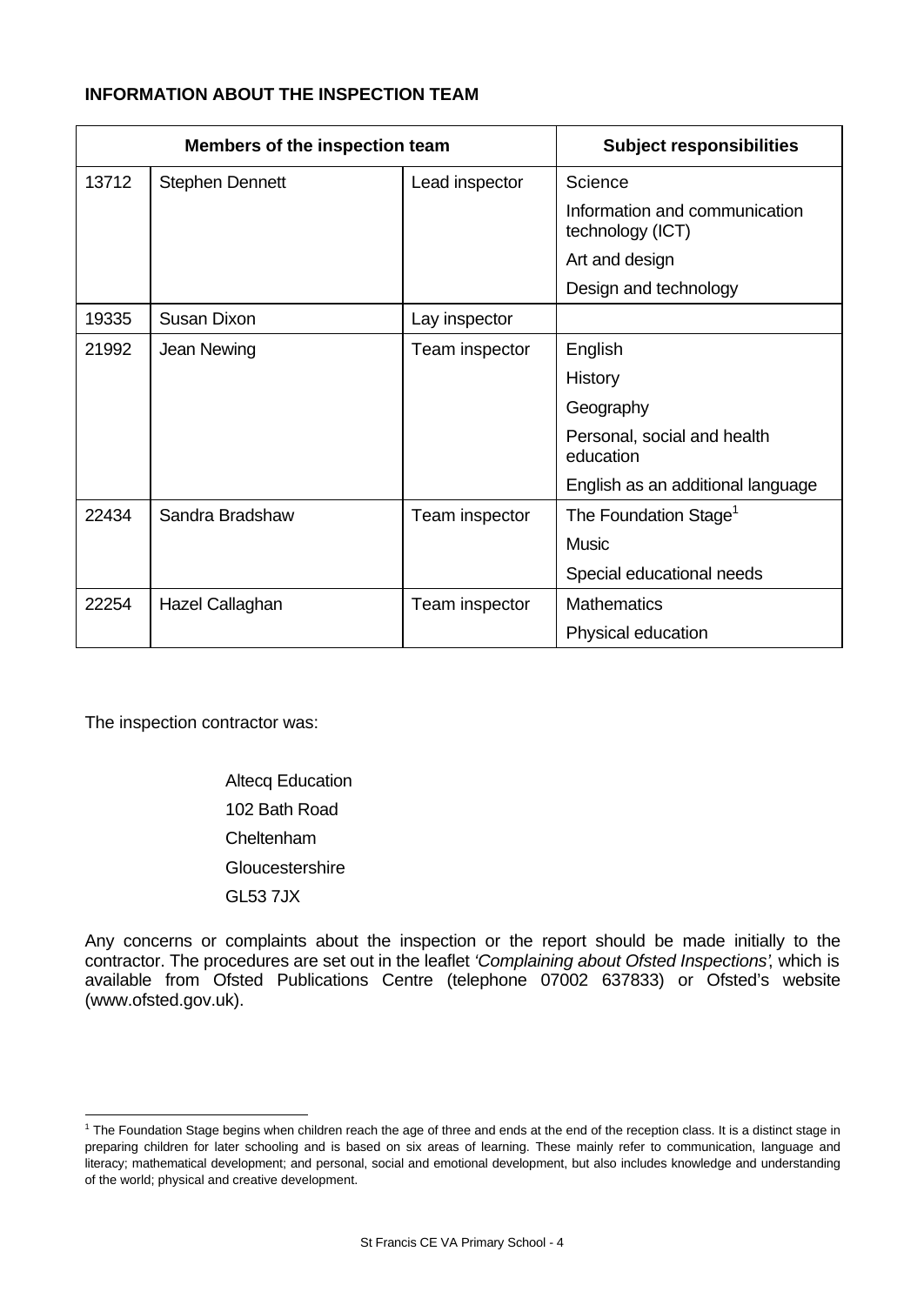# **REPORT CONTENTS**

|                                                                                                                                    | Page |
|------------------------------------------------------------------------------------------------------------------------------------|------|
| <b>PART A: SUMMARY OF THE REPORT</b>                                                                                               | 6    |
| <b>PART B: COMMENTARY ON THE MAIN INSPECTION FINDINGS</b>                                                                          |      |
| <b>STANDARDS ACHIEVED BY PUPILS</b>                                                                                                | 8    |
| Standards achieved in areas of learning, subjects and courses                                                                      |      |
| Pupils' attitudes, values and other personal qualities                                                                             |      |
| <b>QUALITY OF EDUCATION PROVIDED BY THE SCHOOL</b>                                                                                 | 11   |
| Teaching and learning<br>The curriculum<br>Care, guidance and support<br>Partnership with parents, other schools and the community |      |
| <b>LEADERSHIP AND MANAGEMENT</b>                                                                                                   | 15   |
| PART C: THE QUALITY OF EDUCATION IN AREAS OF LEARNING AND<br><b>SUBJECTS</b>                                                       | 17   |
| AREAS OF LEARNING IN THE FOUNDATION STAGE                                                                                          |      |
| <b>SUBJECTS IN KEY STAGES 1 AND 2</b>                                                                                              |      |
| <b>PART D: SUMMARY OF THE MAIN INSPECTION JUDGEMENTS</b>                                                                           | 27   |
|                                                                                                                                    |      |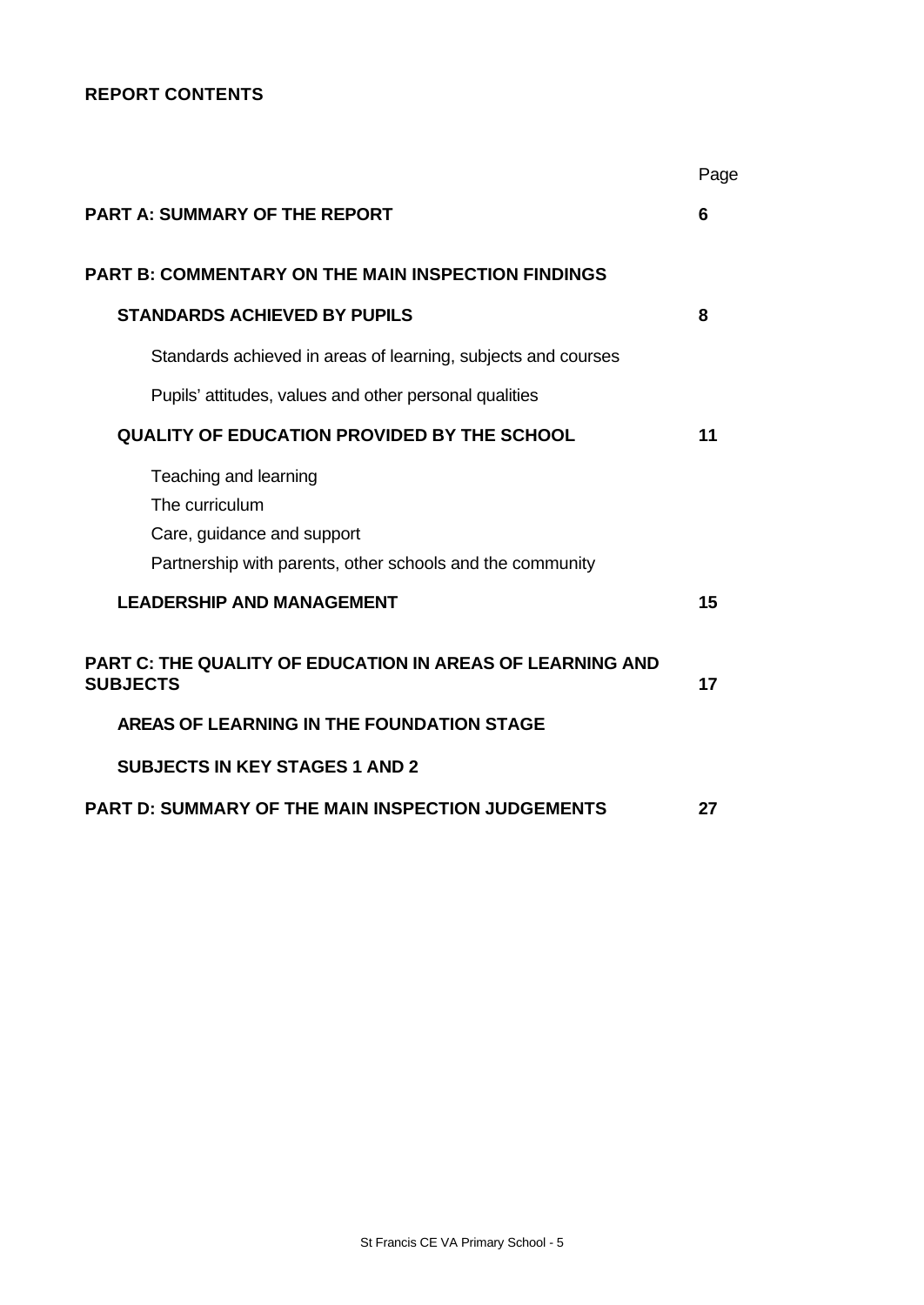# **PART A: SUMMARY OF THE REPORT**

# **OVERALL EVALUATION**

This is an **effective** school, which has made a good level of improvement since its last inspection. Although standards are below average overall, pupils' levels of achievement are good. The headteacher has a clear educational vision and the leadership of the school is very good. The school provides good value for money.

The school's main strengths and weaknesses are:

- The school has a very good ethos.
- The quality of care, support and welfare for pupils is very good.
- The quality of teaching and learning are both good.
- The curriculum is very good and provides very good opportunities for enrichment.
- There is a very strong commitment from staff to be evaluative and to raise standards.
- $\bullet$  Assessment systems in non-core subjects<sup>2</sup> are not sufficiently developed.
- Information and communication technology is not used consistently to support learning in subjects across the curriculum.

The school has made a good level of improvement since its last inspection. Although standards in English are still below average, there have been significant changes in the school's intake, which make comparisons with six years ago difficult. Overall provision for the subject has improved. The quality of teaching at Key Stage 1 has improved considerably and is now good overall. There has been an extensive re-organisation of the curriculum and provision is now very good. Finally, provision for pupils with special educational needs has been improved and inclusion is a strength of the school.

| <b>Results in National</b><br>Curriculum tests at the end |      | similar schools |      |      |
|-----------------------------------------------------------|------|-----------------|------|------|
| of Year 6, compared with:                                 | 2001 | 2002            | 2003 | 2003 |
| English                                                   |      |                 |      |      |
| mathematics                                               |      |                 |      | B    |
| science                                                   |      |                 |      |      |

# **STANDARDS ACHIEVED**

l

*Key: A - well above average; B – above average; C – average; D – below average; E – well below average Similar schools are those whose pupils attained similarly at the end of Year 2.*

The above table shows that in the 2003 national tests at the end of Year 6, standards were below average in English, mathematics and science. Standards were well above those found in similar schools in English and above in science and mathematics. Standards improved significantly between 2002 and 2003 and continue to rise. There are significant levels of pupils with special educational needs in the school, as high as 40 per cent in some year groups. Children's levels of attainment on entry to the school are well below average.

Pupils' achievement is **good** overall. At the Foundation Stage, children's achievement is good overall and they are making good progress. However, they are very unlikely to reach all the goals children are expected to reach by the end of reception. At Key Stage 1, pupils' achievement is good, although current standards are below those expected at the end of Year 2 in English and mathematics. Standards in art and design and design and technology are above expectations. In most other subjects, standards are in line. Pupils' achievement at Key Stage 2 is also good despite the fact that

 $^2$  The non-core subjects are art and design, design and technology, geography, history, music and physical education.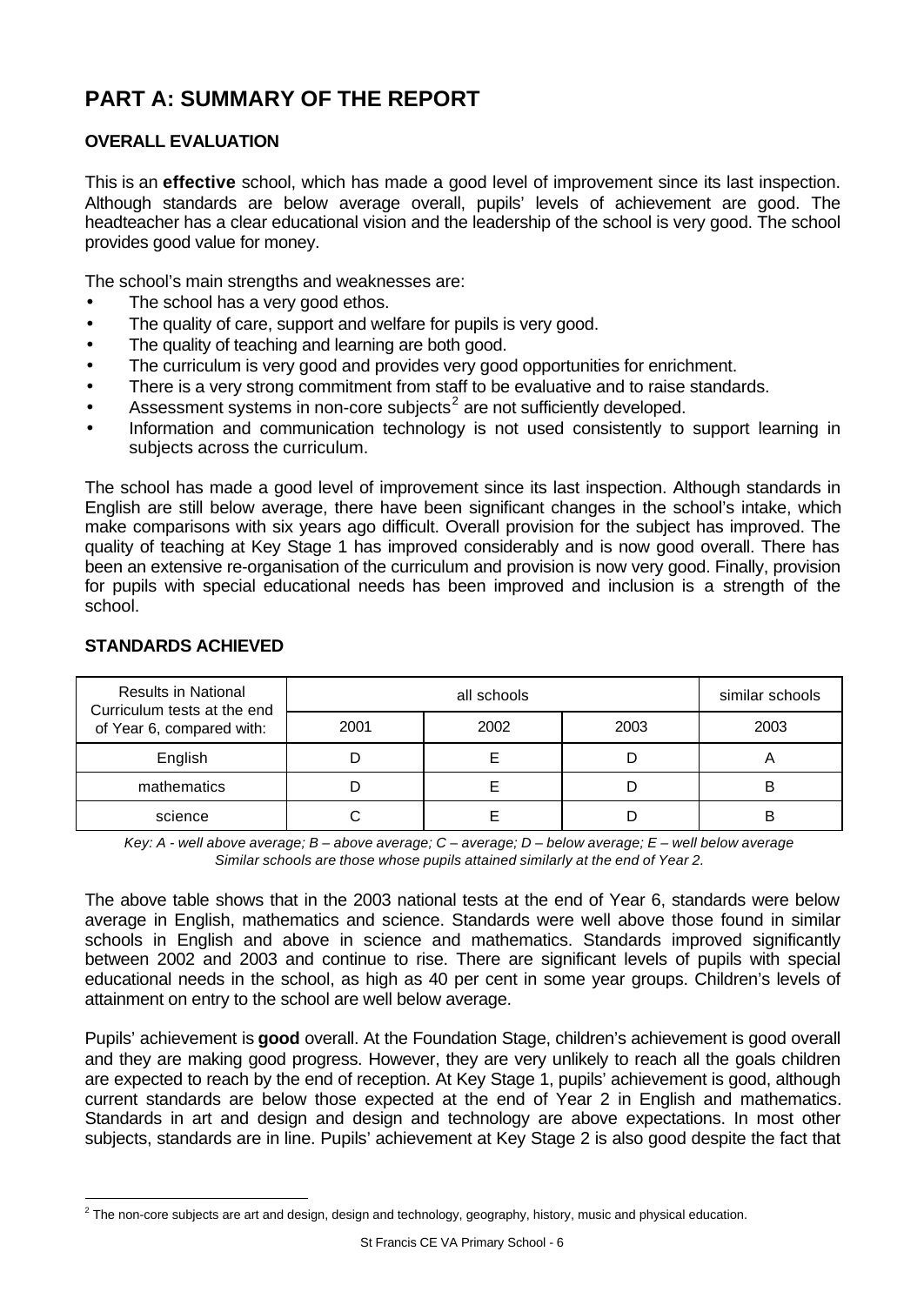standards are below average in English, mathematics and science. Standards in most other subjects are in line with expectations, and in design and technology, standards are above.

Pupils' spiritual, moral, social and cultural development is **very good**. Pupils have positive attitudes to school and behaviour is good. Attendance and punctuality are satisfactory.

# **QUALITY OF EDUCATION**

The quality of education provided by the school is **good**.

Teaching and learning are both **good.** Teachers have good subject knowledge, which they use well to ensure that pupils learn effectively. Planning is good. Most pupils demonstrate good levels of concentration and this has a positive effect on the progress they make. Pupils with special educational needs make good progress. Systems for assessment are good in English, mathematics, science and ICT and the information gathered is used effectively to adjust planning and set targets for further improvement. Teaching in the Foundation Stage is good.

The curriculum meets the needs of pupils very well. The school provides many very good opportunities for enriching the high-quality curriculum. Staffing and accommodation are good and resources are adequate. The school has very good procedures for pupils' care, welfare, health and safety. Pupils are very well looked after and relationships between pupils and teachers are very good throughout the school. The involvement of pupils in the work of the school is good. Links with parents are good and parents play an active part in the life of the school. The school provides good quality information, which is appreciated by all concerned. Links with the community and other schools are also good.

# **LEADERSHIP AND MANAGEMENT**

The leadership of the school is **very good** and management is **good**. The headteacher provides a clear educational direction to the work of the school and is very well supported by the deputy headteacher and all staff. The governance of the school is satisfactory and all statutory requirements are met. Governors are very supportive of the school, but are not sufficiently proactive in shaping the school's vision and direction. Co-ordinators make a good contribution to the management of the school, and this is having a positive effect on pupils<sup>7</sup> learning. There is a sharp focus on raising standards and improving provision. Financial management is good overall and funds are managed efficiently. There are good systems for routine administration.

# **PARENTS' AND PUPILS' VIEWS OF THE SCHOOL**

Parents have positive views of the school. They say that they are kept very well informed and think the school management deals quickly with comments and complaints. Pupils like school very much. They enjoy coming to school and are fully engrossed in their work. Pupils enjoy the extra-curricular activities, especially sports.

#### **IMPROVEMENTS NEEDED**

The most important things the school should do to improve are:

- Continue to raise standards in English and mathematics.
- Improve the scope and effectiveness of assessment in non-core subjects as planned.
- Improve the use of information and communication technology (ICT) to support pupils' learning in subjects across the curriculum as identified in the ICT action plan.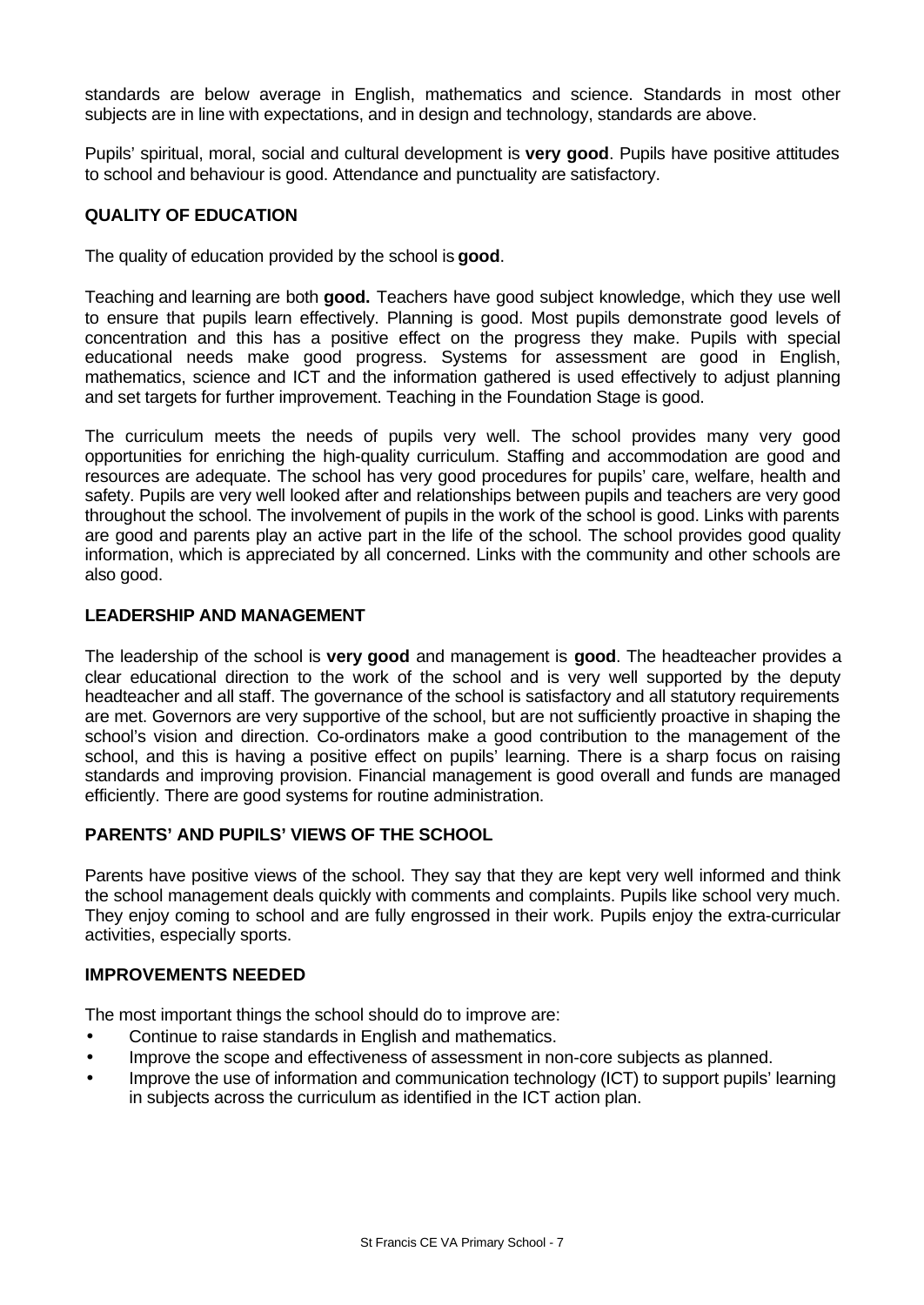# **PART B: COMMENTARY ON THE INSPECTION FINDINGS**

# **STANDARDS ACHIEVED BY PUPILS**

# **Standards achieved in areas of learning and subjects**

Standards are **below average** overall. Pupils' levels of achievement are **good**.

#### **Main strengths and weaknesses**

- Pupils' achievement is good throughout the school.
- Children's levels of attainment on entry to the school are well below average.
- Standards are below expectations overall at the end of the Foundation Stage.
- Standards are below average in English and mathematics at the end of Year 2 and Year 6.
- Standards are above expectations in design and technology at the end of Year 2 and Year 6.
- Standards are above expectations in art and design at the end of Year 2.
- Pupils with special educational needs achieve well.

#### **Commentary**

- 1. Children enter the Foundation Stage with levels of attainment that are generally well below average, although this varies from year to year. At present they are achieving well overall, as they make good progress in their learning. The school has noted a decline in the overall attainment levels of pupils over the last six years and a rise in the number of pupils with special educational needs. This has adversely affected national test results, although standards improved overall between 2002 and 2003.
- 2. In the 2003 national tests at the end of Year 2, standards were below average in reading, and mathematics. Standards were well below average in writing. They were well below those found in similar schools in reading, writing and mathematics. In reading, the proportion of pupils achieving the higher Level 3 was average. The proportion of pupils achieving the higher Level 3 in writing was well below. In mathematics, the proportion of pupils achieving the higher Level 3 was below average. According to teachers' assessments at the end of Year 2, standards in science were average overall but the proportion of pupils achieving the higher Level 3 was below average.

| Standards in: | School results | National results |
|---------------|----------------|------------------|
| reading       | 14.9 (15.1)    | 15.7 (15.8)      |
| writing       | 12.7(13.6)     | 14.6 (14.4)      |
| mathematics   | 15.6 (15.5)    | 16.3 (16.5)      |

#### *Standards in national tests at the end of Year 2 – average point scores in 2003*

*There were 60 pupils in the year group. Figures in brackets are for the previous year.*

3. Standards in English, mathematics and science were below the national average in the 2003 national tests at the end of Year 6. In English standards were well above average when compared with pupils' prior attainment at the end of Year 2. In mathematics and science, standards were above average compared with pupils' prior attainment at the end of Year 2. In English and science, the proportion of pupils gaining the higher Level 5 was below average. In mathematics, the proportion of pupils gaining the higher Level 5 was above average. Standards in all three core subjects were below average overall. Standards show a significant improvement between 2002 and 2003. The amount of progress this group of pupils made between the end of Year 2 and the end of Year 6 was above average. This indicates pupils' achievement is good overall and this judgment is supported by inspection evidence.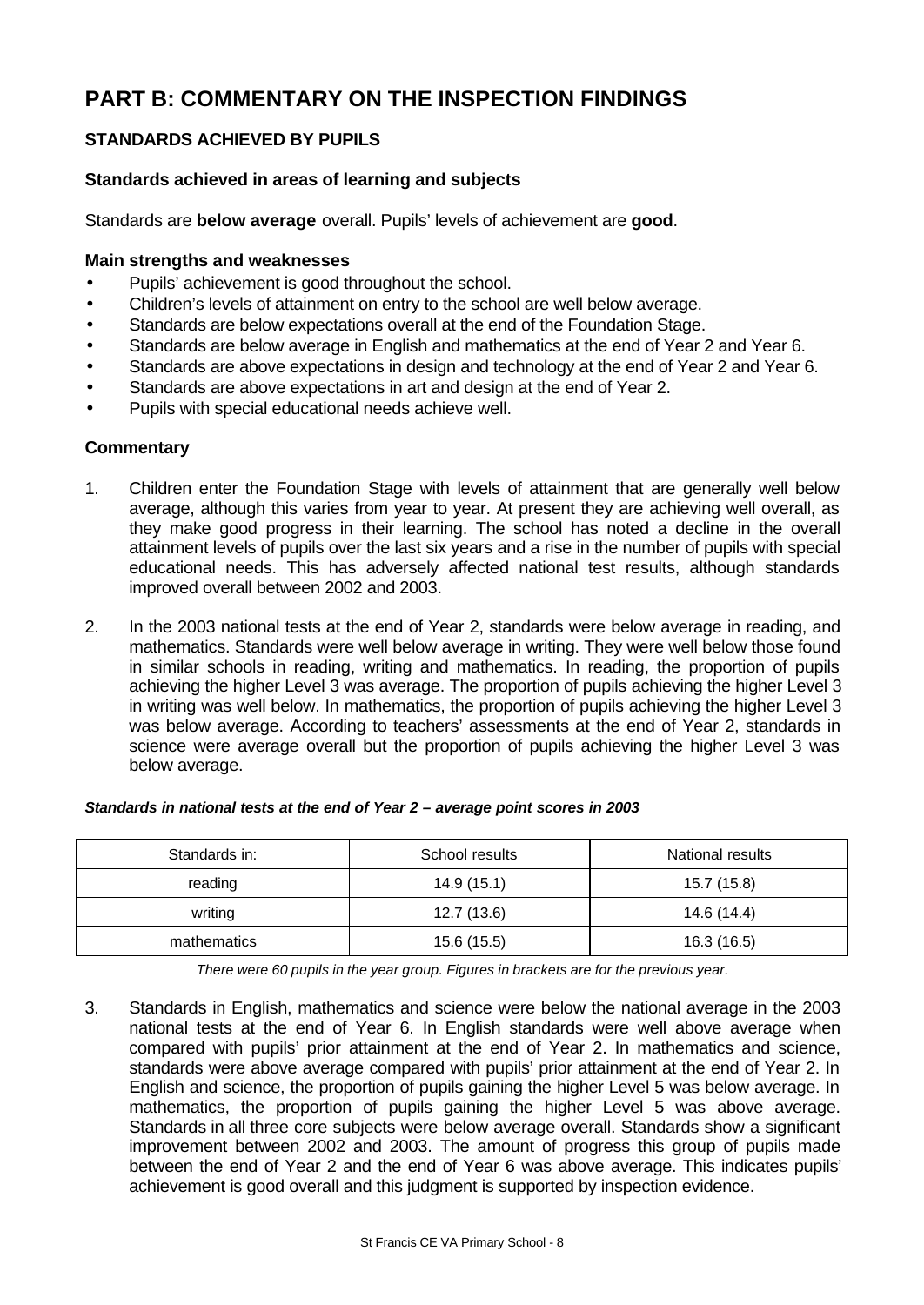| Standards in: | School results | National results |
|---------------|----------------|------------------|
| English       | 26.3(25.1)     | 26.8 (27.0)      |
| mathematics   | 26.0 (24.2)    | 26.8 (26.7)      |
| science       | 27.7 (26.7)    | 28.6 (28.3)      |

#### *Standards in national tests at the end of Year 6 – average point scores in 2003*

*There were 60 pupils in the year group. Figures in brackets are for the previous year.*

- 4. Observed standards in English are below average at the end of both Year 2 and Year 6. The proportion of pupils achieving the higher Level 5 is well below average as there are few pupils in the higher ability range attending the school. Pupils enter Year 1 with well below average literacy skills and make good progress in their learning at both key stages. As a result, pupils' overall achievement is good in the subject. Most pupils generally have poorly developed speaking and listening skills, although standards do improve somewhat in Key Stage 2. Pupils make very good use of their literacy skills in subjects across the curriculum.
- 5. Standards in mathematics are currently below average at the end of Year 2 and Year 6. This is largely due to the fact that most cohorts do not have many higher attaining pupils and the number of pupils achieving the higher Level 5 is well below average. Pupils' achievement is good overall, as pupils make good progress in their learning. There are significant numbers of pupils with special educational needs throughout the school, especially in the current Year 6. Pupils make good use of their mathematical skills in other subjects, especially science, geography and design and technology.
- 6. In science, standards are in line with expectations at the end of Year 2. However, as children's grasp of scientific concepts is well below expectations at the end of reception, pupils' achievement is very good overall. Standards at the end of Year 6 are below average overall, although this is due to the fact that very few pupils are expected to reach the higher Level 5, whilst the majority will achieve the expected Level 4. Pupils' achievement is good overall, and this is supported by the good progress they make between the end of Year 2 and the end of Year 6.
- 7. Observed standards are above expectations in design and technology education at the end of Year 2 and Year 6 and pupils' achievement is good. Standards in art and design are above expectations at the end of Year 2 and pupils' achievement is good. They are in line with expectations at the end of Year 6, although achievement remains good and standards elsewhere in Key Stage 2 are above expectations. In ICT, standards are in line with expectations at the end of Year 2 and Year 6 and pupils' achievement is good as they have made good progress from a low base. However, inconsistent use is made of pupils' developing ICT skills to support their learning in subjects across the curriculum. From the available evidence, standards in other subjects appear to be in line with what is expected, but no judgements are possible in music and physical education. As the school is voluntary aided, religious education was not inspected.
- 8. The majority of pupils who have special educational needs have moderate learning difficulties. Ten pupils have Statements that provide details of their needs, and the school is effectively meeting the necessary level of provision. Pupils who have special educational needs regularly meet their targets because of the good planning and support they receive during lessons. They receive appropriate feed-back about their learning.

# **Pupils' attitudes, values and other personal qualities**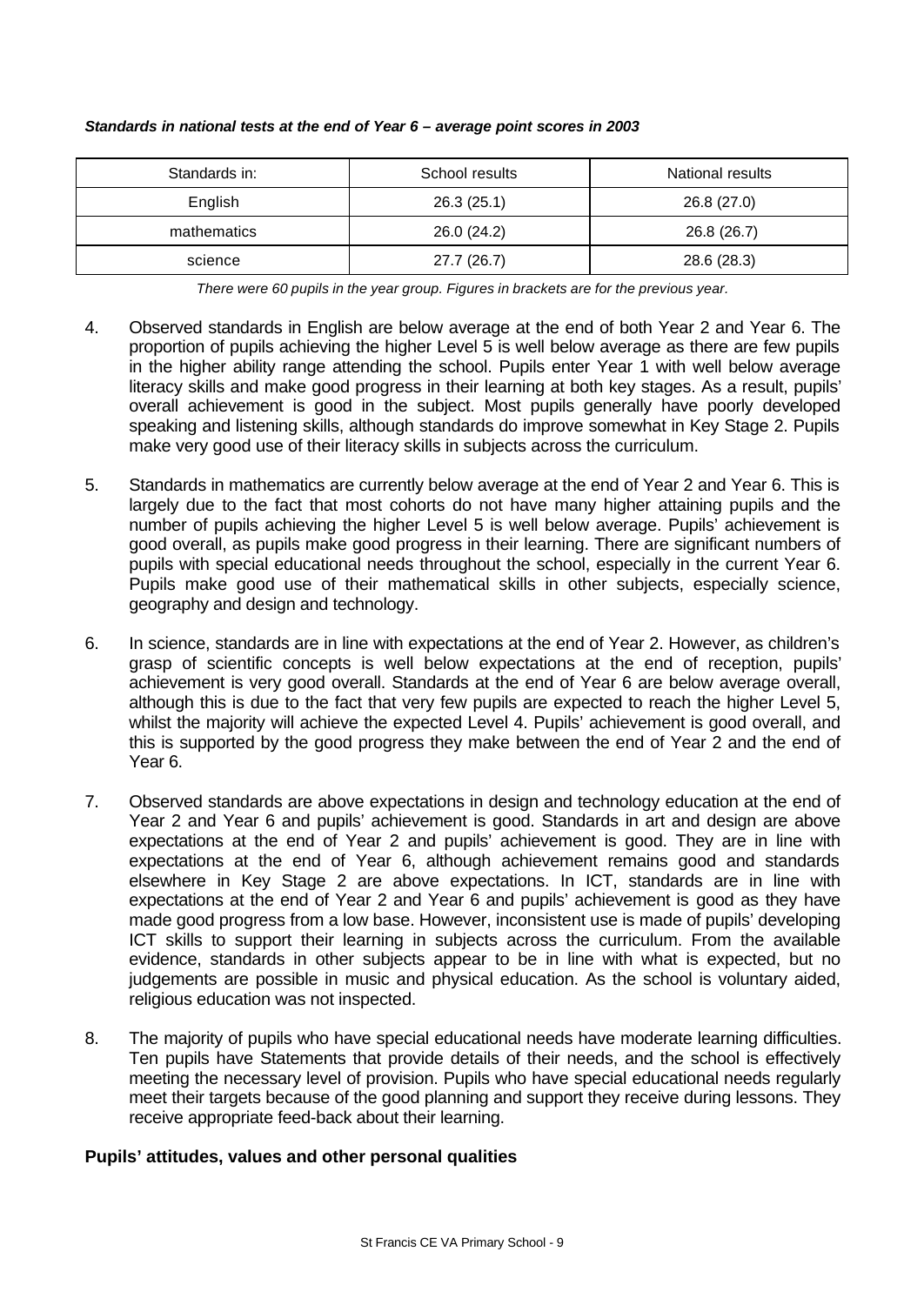Pupils' attitudes, values and behaviour are **good.** Pupils' spiritual, moral social and cultural development is **very good.** Attendance is **satisfactory**.

# **Main strengths and weaknesses**

- The majority of pupils have positive attitudes and enjoy learning.
- The behaviour of most pupils in and around the school is good.
- Provision for pupils' spiritual, moral, social and cultural development is very good.

#### **Commentary**

- 9. Pupils enjoy coming to school and most try hard to do their best. Very good relationships exist between pupils and with all adults involved with the teaching. The majority of pupils throughout the school behave well. Pupils value their surroundings and develop good personal qualities. They have positive views of the school. In lessons pupils listen carefully to others, work well in pairs and in small groups and share resources appropriately. Teachers and teaching assistants have high expectations of good behaviour and most pupils respond well to this. The school provides sensitive support for pupils who have special educational needs so that they learn to integrate effectively with their peers. The school's aims and values systems ensure that pupils who have special educational needs are respected and supported by the whole community and as a result they are able to feel secure and learn well.
- 10. Pupils' spiritual, moral, social and cultural development is very good. There is a strong emphasis on developing spirituality and very good opportunities are provided particularly in collective worship. This aspect is also developed in many other curriculum areas but particularly in English, art and design, music, geography and history. Visitors to the school, such as clergy and theatre groups, add to pupils' spiritual awareness by focussing on this aspect, in addition to the many sensitive displays around the school.
- 11. Pupils know right from wrong and they respond positively to the high expectations the staff have of them. The very good standards of social development can be seen in most lessons as pupils work together well sharing ideas and supporting each other. There are very good opportunities for pupils to take responsibility in the classroom and around the school. They respond to these opportunities enthusiastically and through the tasks they carry out as a member of the school council, the friendship group or as a 'buddy', help with the smooth running of the school.
- 12. Pupils' cultural development is promoted very well through country dancing, using percussion instruments that represent cultures from other countries and from the visits they make to places of interest. In Year 5, pupils visit galleries and museums and entertain visitors who raise their awareness of Cornish culture. They learn about other cultures and beliefs in their religious education lessons.
- 13. Attendance and punctuality are both satisfactory. The school works hard to encourage good attendance. Absences are due to illness and to some holiday taking in term time. A small number of pupils have attendance records that cause concern. Attendance is carefully monitored and good attendance is recognised and rewarded.

#### *Attendance in the latest complete reporting year (%)*

| Authorised absence |     | Unauthorised absence |     |
|--------------------|-----|----------------------|-----|
| School data:       | 5.6 | School data:         |     |
| National data:     | 5.4 | National data:       | 0.4 |

*The table gives the percentage of half days (sessions) missed through absence for the latest complete reporting year.*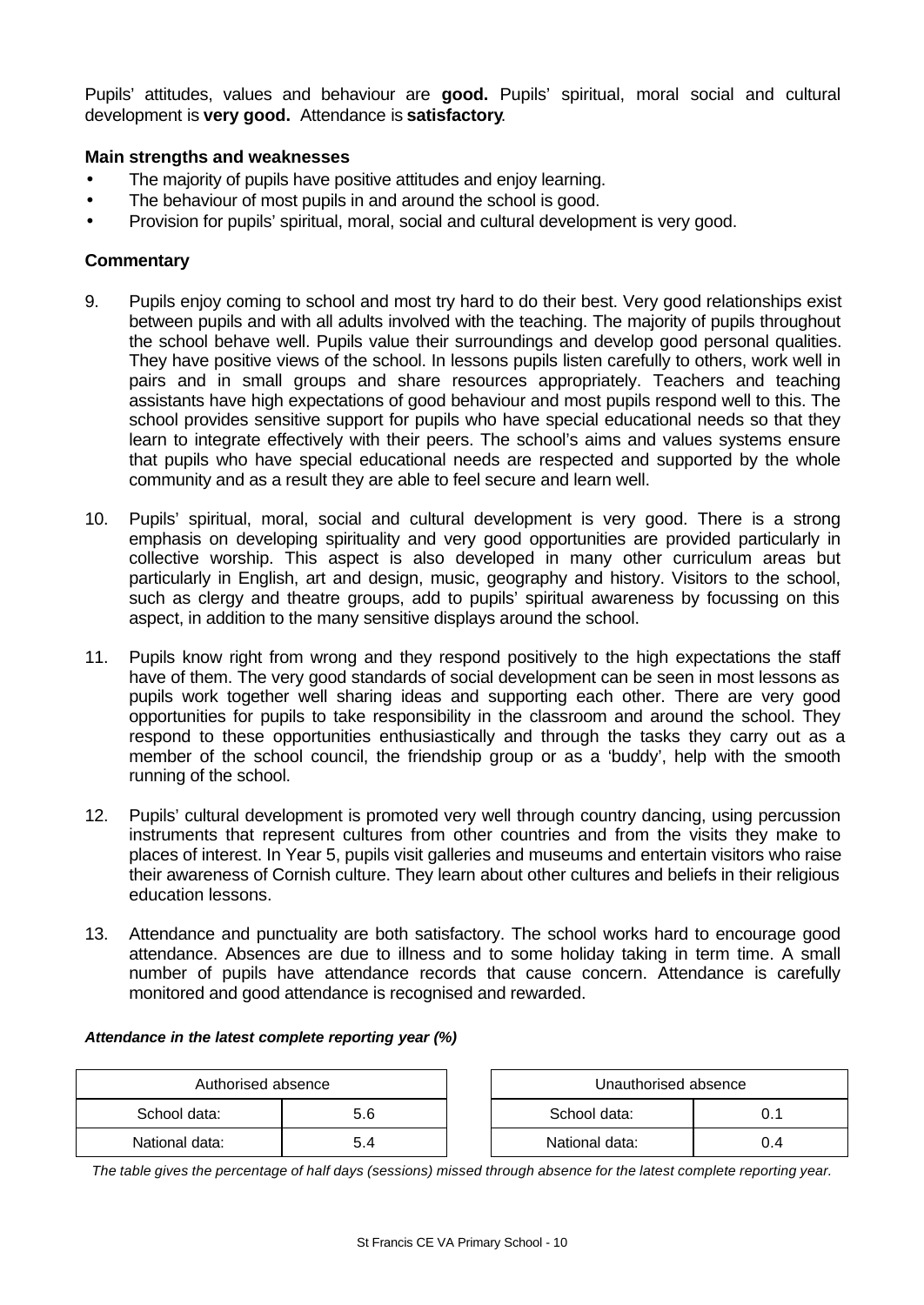# **Exclusions**

#### *Ethnic background of pupils Exclusions in the last school year*

| <b>Categories used in the Annual School Census</b> |  | No of pupils<br>on roll | Number of<br>fixed period<br>exclusions | Number of<br>permanent<br>exclusions |
|----------------------------------------------------|--|-------------------------|-----------------------------------------|--------------------------------------|
| White - British                                    |  | 343                     |                                         |                                      |

*The table gives the number of exclusions, which may be different from the number of pupils excluded.*

# **QUALITY OF EDUCATION PROVIDED BY THE SCHOOL**

The quality of education provided by the school is **good**.

# **Teaching and learning**

The overall quality of teaching is **good**. The quality of pupils' learning is also **good**. Assessment is **good** overall.

#### **Main strengths and weaknesses**

- Teaching at the Foundation Stage is good.
- Teachers' planning is effective.
- The management of pupils' behaviour is good.
- Teachers have good subject knowledge.
- Teachers are good at engaging pupils' interest.
- Pupils work hard and concentrate well.
- Teachers challenge pupils to do their best.
- Assessment is thorough and constructive.
- Good use is made of assessment to respond to the needs of individual pupils.

# **Commentary**

#### *Summary of teaching observed during the inspection in 61 lessons*

| Excellent | Very good   | Good     | Satisfactorv | Jnsatisfactory | Poor   | Very Poor |
|-----------|-------------|----------|--------------|----------------|--------|-----------|
| $(0\%)$   | (18%)<br>44 | 29 (48%) | (34%)<br>つイ  | 0 (0%)         | ጋ (ዐ%) | J(0%)     |

*The table gives the number of lessons observed in each of the seven categories used to make judgements about lessons; figures in brackets show percentages where 30 or more lessons are seen.*

- 14. Teaching and learning at the Foundation Stage are both good. Teachers have very good command of the areas of learning for children under five and use this knowledge effectively to ensure that children make good progress in their acquisition of key skills. Planning is very good and this ensures that learning tasks are well matched to children's needs. Teachers encourage children to do their best and provide a wide range of interesting activities. As a result, children apply themselves enthusiastically to their work.
- 15. The quality of teaching at both Key Stage 1 and Key Stage 2 is good. Planning is effective and clearly identifies what pupils need to learn in each lesson. As teachers share this information with pupils, the majority have a good grasp of what they need to do to improve their work. Teachers have high expectations of pupils' behaviour and this ensures that in nearly all lessons behaviour is good and pupils learn effectively. Teachers have secure subject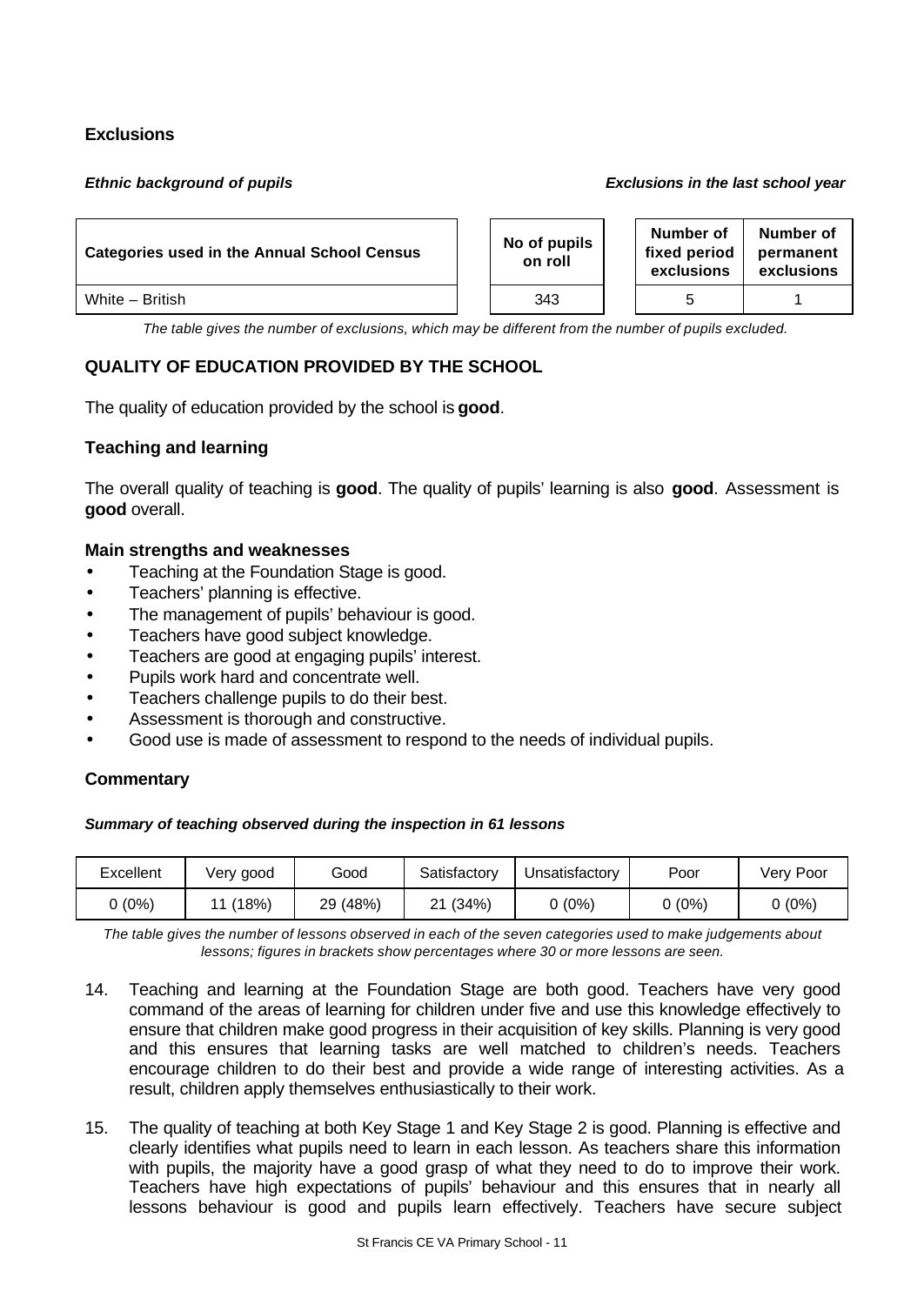knowledge and make effective use of questioning to ensure that pupils make good progress in their acquisition of knowledge, understanding and key skills. The teaching methods used are imaginative and quickly engage pupils' attention and interest. The teaching of English is good throughout the school and mathematics is taught well.

- 16. Pupils have very positive attitudes to learning and work hard. Levels of concentration in most lessons are good. Teachers are constantly challenging pupils to do their best and provide the most able with stimulating extension work. Pupils work together well and encourage each other with positive comments. They also work well independently and are developing good research skills. All teachers take effective steps to ensure that all pupils, including those with special educational need, have full access to the curriculum.
- 17. The teaching of pupils who have special educational needs is good. Pupils' learning benefits from the productive partnership between teachers and teaching assistants. Teaching assistants regularly sit beside groups of pupils to support their learning and provide good support when groups are withdrawn for specific purposes.
- 18. The school's assessment procedures in core subjects<sup>3</sup> are good overall. In English and mathematics assessment is very good. Comprehensive assessments are made throughout the year that identify pupils' attainment. Teachers use the information to set challenging targets for their future standards and to monitor their progress. The assessments are also used to effectively identify which skills need more attention, and adjustments are made to future planning. Results from tests in English and mathematics are recorded and are monitored by the headteacher, deputy headteacher, co-ordinators and class teachers to track how much progress each individual pupil is making and to identify any underachievement. Pupils in need of further support are identified and effective strategies for their support are implemented.
- 19. In English and mathematics targets are set for pupils' future learning. These are discussed with pupils so they know what they need to do to improve. Pupils are encouraged to evaluate their work and from an early age pupils are asked how well they think they have worked in the lesson and how well they have understood their activities. Teachers' daily monitoring of pupils' work ensures that activities in future lessons are well matched to pupils' needs so they build on what they already know and can do. Pupils' work is regularly marked, and comments celebrate pupils' hard work and success. Comments from the teacher also explain errors and set targets for better work. The effective use of assessment in core subjects is enabling teachers to provide better levels of challenge than at the previous inspection and pupils consequently are achieving well.
- 20. Assessment of pupils' work in the non-core subjects is being developed. However, at present there are limited arrangements for assessing or recording pupils' standards in these subjects. Teachers do not have sufficient information to ensure pupils' skills are effectively developed as they move up through the year groups. This is recognised by the school as an aspect that needs further development.

# **The curriculum**

The school provides a **very good** curriculum.

# **Main strengths and weaknesses**

- The well planned curriculum which is enriched by very good activities and opportunities to stimulate interest and make learning enjoyable.
- There is good curriculum innovation and enrichment.
- There is very good provision for pupils' personal, social and health education.
- The accommodation and learning resources are good.

l  $3$  The core subjects are English, mathematics, science and ICT.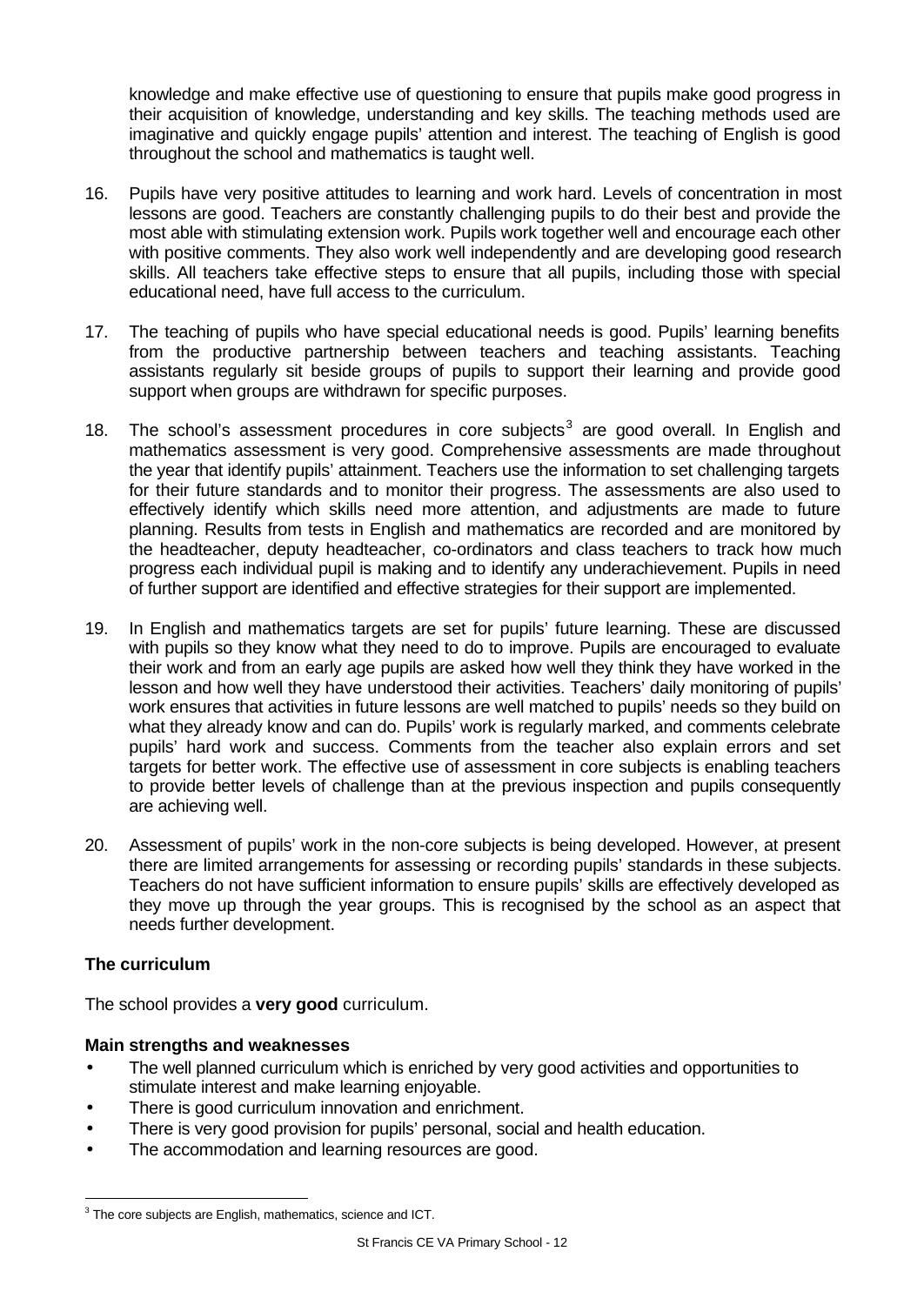# **Commentary**

- 21. The very good curriculum has a significant effect on the quality of learning because pupils find learning in many lessons exciting. It is weighted towards literacy and physical education, which meets the needs of these pupils well. All the non-core subjects are covered in reasonable depth and good links are being made between subjects. Teachers have been involved in drawing up some of the schemes of work. Co-ordinators have a clear idea of the priorities within their subject. Teachers' planning is very thorough and lessons meet the needs of all pupils, including those with special educational needs. The school has used time in an innovative way to increase creativity within the curriculum. For example, changes have been made to the timetable one afternoon a week to enable teachers to focus on art and design, design and technology, music and drama. This enabled more pupils to benefit from specialist teaching and increased teachers' expertise as they worked with a variety of age groups.
- 22. The curriculum is enhanced by planned 'focus weeks', for example, science and recycling. Visits and visitors are an important feature of the curriculum. The experiences of many pupils are limited and poets, storytellers and musical groups broaden many pupils understanding. Visits are organised for most areas of the curriculum, especially history and geography. Residential trips for Year 5 and Year 6 pupils make a significant contribution to pupils' personal development. The very good range of extra-curricular activities covering nearly all areas of the curriculum gives good opportunities for pupils to extend their learning. These clubs are well attended. In recognition of the school's very good curriculum it has earned the following awards; Investors in People, Healthy School, Arts Mark, Active Mark and an Early Years Award.
- 23. The very good provision for pupils' personal, social and health education underpins the curriculum and makes a very strong contribution to the school's ethos. Each pupil is known well by more than one adult and all are treated as individuals. The subject is used to promote a healthy safer environment. There are good opportunities for pupils to take responsibility and the prefects fulfil their role well. Good opportunities are also provided for pupils to develop aspects of citizenship.
- 24. The provision for pupils who have special educational needs is good and individual education plans are regularly reviewed, having specifically targeted activities that will help pupils to achieve. All pupils are provided with a broad curriculum and teachers plan to ensure that pupils are able to work at their own level in most lessons.
- 25. The accommodation and learning resources are good. The school offers its pupils a bright, attractive and well maintained learning environment. The school benefits from some specialist facilities, for example, a computer suite and a food technology area. There is an adequate hall and a suitable number of appropriately sized classrooms. Outside there are attractive playing fields and playgrounds although at present there is no separate play area for pupils in the Foundation Stage. All areas of the curriculum for all age groups are well provided for with the exception of information and communication technology that the school has identified as in need of further development. The school uses resources beyond the school well to enrich pupils' lives.

# **Care, guidance and support**

Provision for pupils' care, guidance and support is **very good**.

# **Main strengths and weaknesses**

- The arrangements for the care, welfare, health and safety of the pupils are very good.
- The provision of support, advice and guidance for all pupils is good.
- The involvement of pupils through seeking, valuing and acting on their views is good.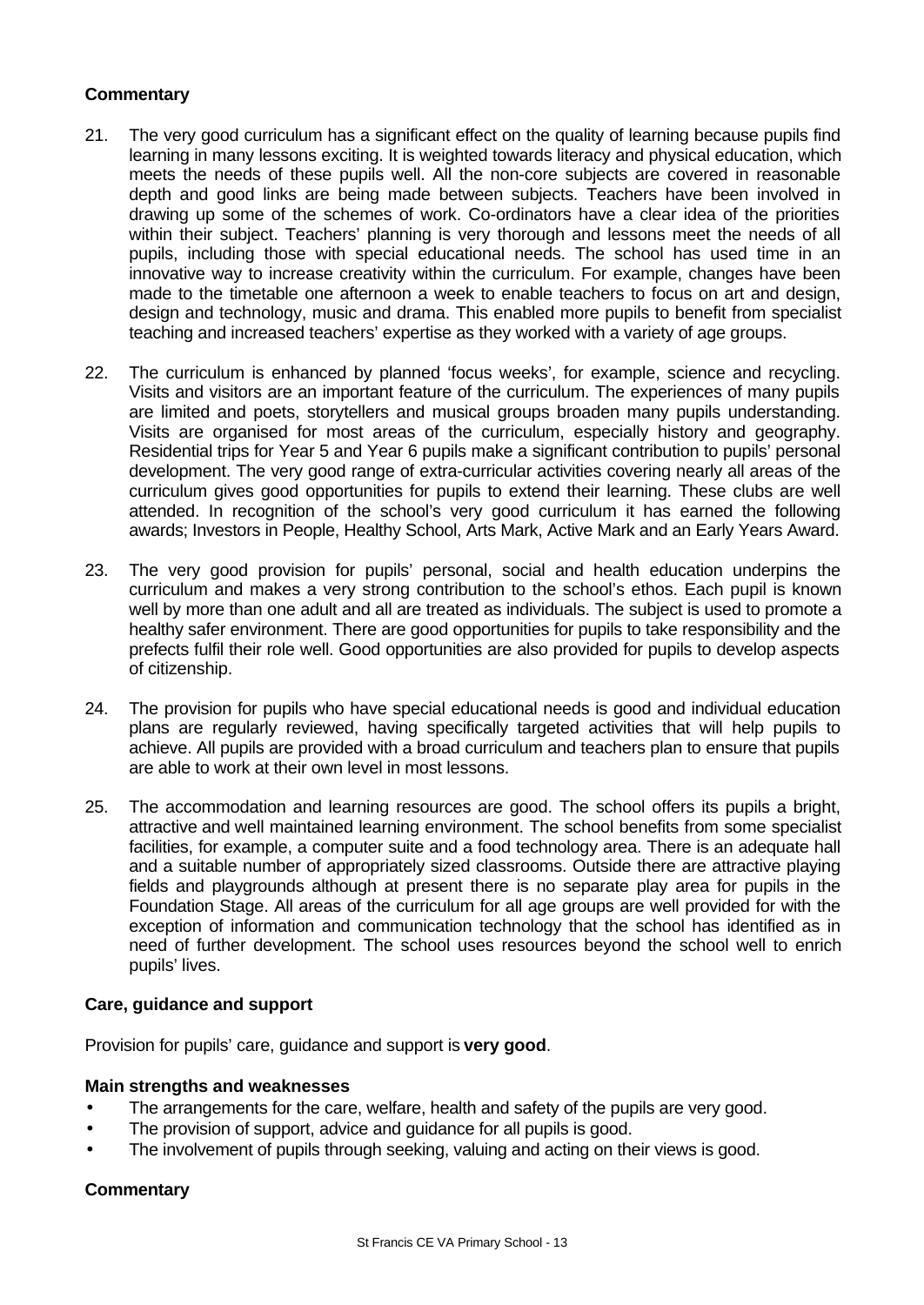- 26. The very good relationships that exist in this school community and the very good provision for social and moral development has created an environment where pupils are happy and confident. This has a positive effect upon their learning. Pupils feel that they are treated with kindness and there is always someone to help them. The health and safety arrangements and child protection procedures are very good. The supporting documentation is comprehensive and daily practice is very thorough. In particular, the arrangements for the care of pupils who are unwell or have medical conditions are very good. All adults in school are appropriately trained and alert to the needs of everyone in this school community.
- 27. The academic and personal support and guidance offered to pupils is very good. Pupils have a very good awareness of their own learning and success is recognised well. Pupils' individual targets for improvement are well understood and they feel that the teachers are helpful and encouraging. The school has established very good relationships with outside agencies that provide support for pupils with special educational needs. There is an appropriate level of support for pupils with Statements of Special Educational Need and the support for speech and language is very good.
- 28. The school's arrangements for seeking and acting on pupils' views are good. Individual views can be expressed in lessons and through the school council. The pupils feel that they are listened to well and that they are involved well in making plans for improvements and forming rules. However, they feel that despite this they are not always well enough informed about the outcome of their suggestions.
- 29. Pupils new to the school benefit from good induction procedures. These include meetings, information packs and opportunities for children to visit the school and make a settled start to their education. Pupils joining the school after the Foundation Stage are equally well supported although some parents feel that the transition between the Foundation Stage and Key Stage 1 is not as smooth as it might be.

# **Partnership with parents, other schools and the community**

The partnership with parents, other schools and the community is **good**.

# **Main strengths and weaknesses**

- The partnership with parents is good and has a positive effect on pupils' learning.
- The information provided for parents about school life and their children's learning is good.
- The involvement of parents in their children's learning at school and at home is good.
- The links with the community are good and play an important part in enriching pupils' lives.
- The links with other schools and colleges is also good and supports pupils' learning and teachers' professional development well.
- The mechanism for the transfer of pupils to secondary school is good.

# **Commentary**

30. The school has good links with parents. Parents are appreciative of all that the school provides. In particular, they feel that the school is approachable and that they and their children are supported well. Parents' views are sought regularly and good use is made of them. Parents of pupils who have special educational needs are always invited to be involved in the review of individual education plans. The school makes every effort to involve parents at every stage although some parents do not always take advantage of this. Parents are well informed about school life and in particular the work that their children will be doing in the term ahead. Parents have good opportunities to discuss their children's progress and they receive a written report in the summer term. These include some useful information about what a child can do but guidance on how to improve is less clear. The written content of some reports is not sufficiently accessible to its potential readers.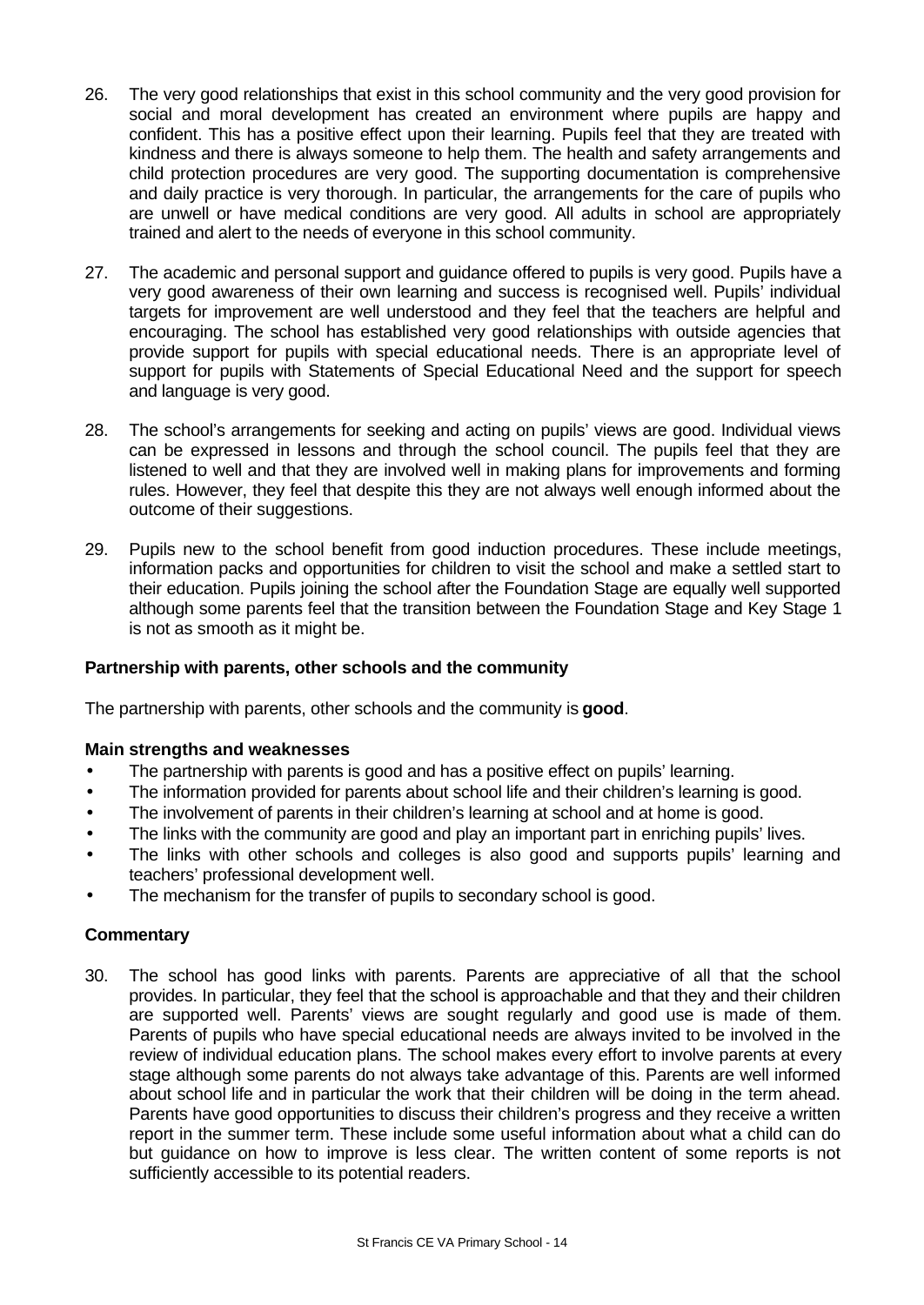- 31. Parents support their children's learning well both at home and in school. Parents provide help in school and on school trips and there is an active and successful Friends Association. Information about the requirements of homework and how parents might support their children at home is good. In turn, most parents provide good support for their children's learning outside the school day.
- 32. The school's links with the community and its partnership with other schools are good and have a positive effect upon learning. The local community provides a good resource to support and enrich learning. Pupils visit places of interest and members of the community come in to school to share their expertise. Links with other schools provide good arrangements for the transfer of pupils to secondary school. Professional development is well supported by the links with other primary and secondary schools and pupils benefit from sharing resources, for example, with sports facilities.

# **LEADERSHIP AND MANAGEMENT**

Leadership is **very good**. Management is **good**. Governance is **satisfactory**.

#### **Main strengths and weaknesses**

- The headteacher and deputy headteacher work together as a very effective leadership team.
- They provide a clear educational direction and high aspirations for the success of the school.
- The monitoring of standards, teaching and learning by co-ordinators is good.
- There is a strong focus on providing the professional development of all staff.
- A strong Christian ethos underpins all aspects of the work of the school.

- 33. The headteacher provides very good leadership for the school. She is very ably supported by the deputy headteacher who shares the same high aspirations for the school. The school benefits from their different strengths and complementary styles of management. Together they have forged a very strong staff team who are evaluative of their work and dedicated to raising standards.
- 34. The school has made good progress in addressing the concerns identified at the previous inspection and in creating a rich learning environment in which pupils achieve well. The headteacher and deputy headteacher have enabled co-ordinators to develop their management roles very successfully and to identify effective strategies by which standards, teaching, and pupils' learning are monitored, evaluated and improved.
- 35. The special educational needs co-ordinator is well trained and committed to her own professional development. It is clear that all teachers are alert to the criteria for the identification of all areas in which specific support may be required. Learning support assistants receive training and have built up good experience over time. The governor with responsibility for special educational needs maintains both formal and informal contact and with the co-ordinator ensures that all governors are kept up to date with developments and the provision made for pupils who have special educational needs.
- 36. A strong Christian ethos underpins all aspects of school life and leads to pupils' very good personal development. The school has developed very effective systems of communication and support through which all staff feel their opinions and efforts are valued and respected. The performance management procedures are effective and are used well to support staff's personal development and in monitoring the quality of education, guidance and welfare provided by the school. The professional development of all staff is considered a high priority. New staff are well supported and encouraged so they settle quickly and make a significant contribution to the success of the school.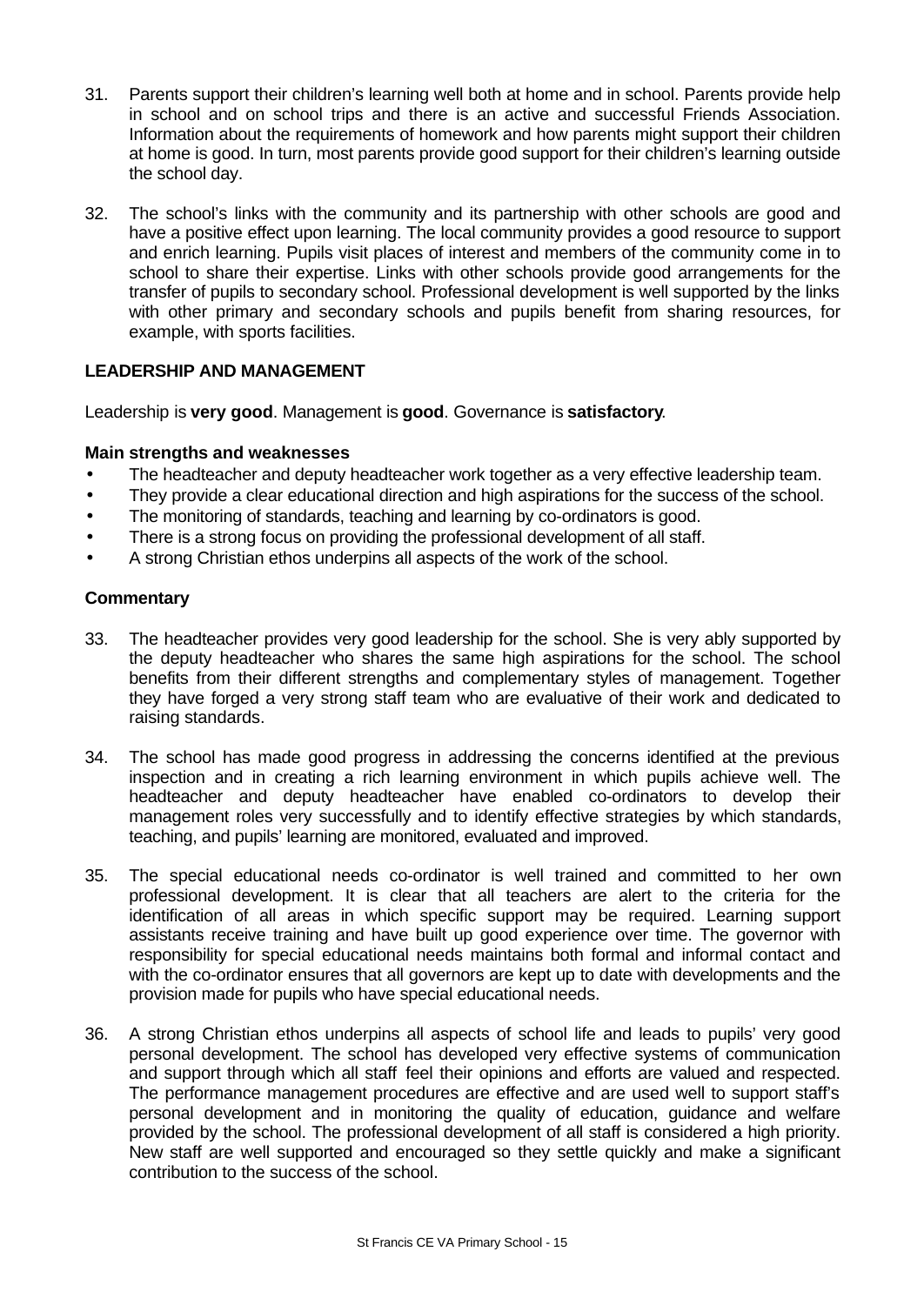- 37. The school benefits from a well-informed governing body. They carry out their statutory requirements appropriately through a range of committees and have developed a satisfactory awareness of the strengths and weaknesses of the school through their regular monitoring visits and discussions with staff. Governors are very supportive of the school, but are not sufficiently proactive in shaping the school's vision and direction. The school development plan is an effective management tool that guides school improvement and provides the basis of strategic planning. Clear targets for future improvement are identified which are monitored well by the headteacher, and evaluated satisfactorily at governors' meetings. Financial planning is satisfactory, but the governors have found difficulty in making long term plans due to difficulties in obtaining advance budgetary information from the LEA.
- 38. The day-to-day administration and management of the school budget are good. The school benefits from the expertise of a governor, who is also an accountant, in helping to monitor the school's finances and ensure secure plans are made for future financial health of the school. The school has effectively prioritised the use of funds carried forward from the previous year. The current need is to support plans for managing the workload of staff next year. The governing body has a clear policy on how to ensure the principles of best value are maintained and the school follows these guidelines well. The school uses its budget effectively to promote pupils' learning and their achievement across the curriculum is good.

| Income and expenditure $(E)$ |         | Balances (£)                        |        |
|------------------------------|---------|-------------------------------------|--------|
| Total income                 | 862,661 | Balance from previous year          | 68,298 |
| Total expenditure            | 916,640 | Balance carried forward to the next | 14.319 |
| Expenditure per pupil        | 2,362   |                                     |        |

#### *Financial information for the year April 2003 to March 2004*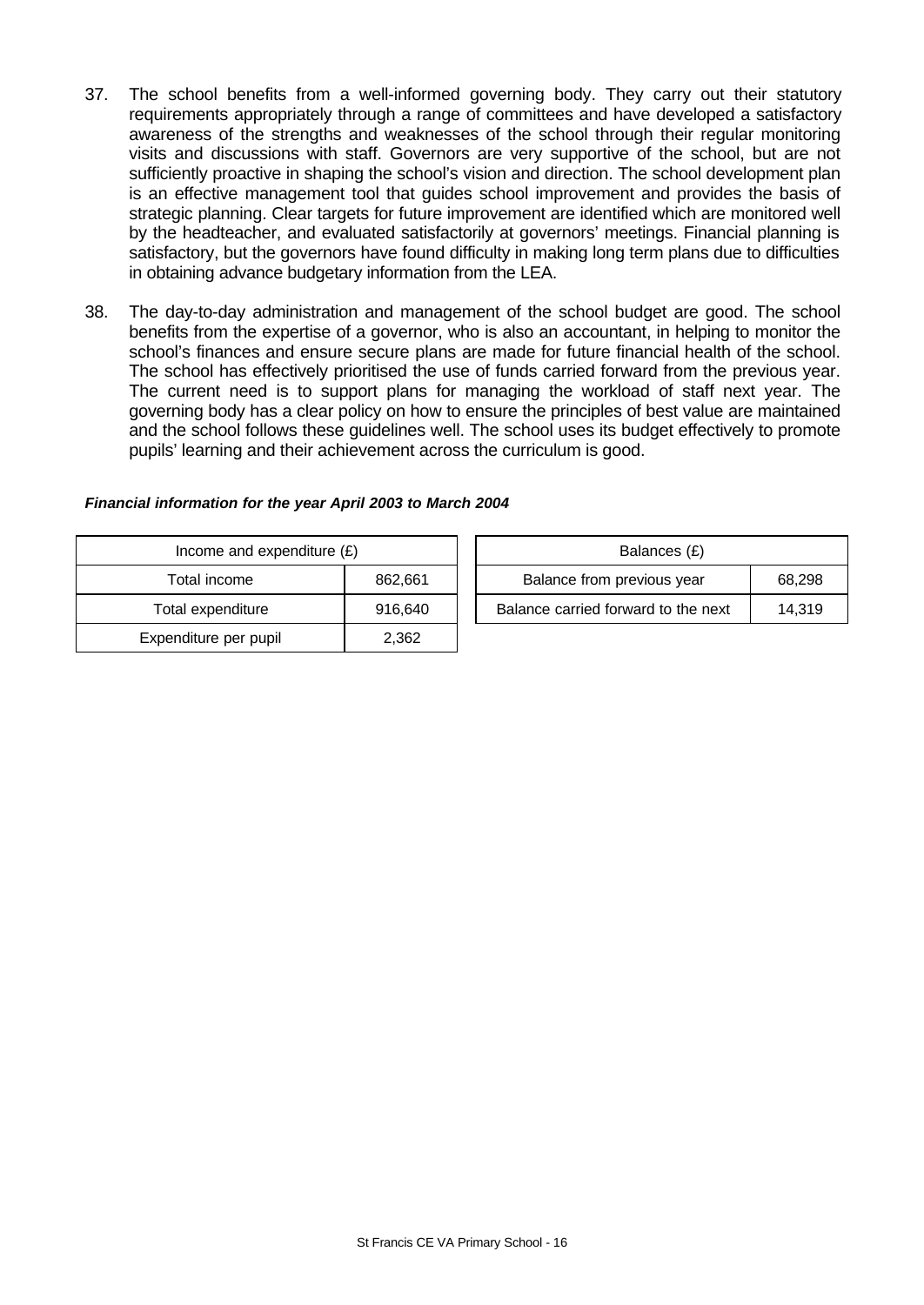# **PART C: THE QUALITY OF EDUCATION IN AREAS OF LEARNING AND SUBJECTS**

# **AREAS OF LEARNING IN THE FOUNDATION STAGE**

Provision is **good** in the Foundation Stage.

39. The standard of provision has been maintained since the previous inspection and children work in a stimulating environment that provides challenge and interest in all areas of the curriculum. Overall teaching is good. However, despite the hard work and good teaching many children will fail to attain the Early Learning Goals<sup>4</sup> by the time they start in Year 1. Many children start school at a very low level and make good achievement to get where they are at the end of the reception year. All adults work well together providing a good and imaginative curriculum that meets the needs of the children. Good leadership and management results in the involvement of all the adults in development and improvement through the rigorous planning, monitoring and assessment procedures. Good assessment procedures are used directly to plan work at the correct level for children, including those who have special educational needs. There is a good balance between adult-led activities and those chosen by children. The accommodation is good and a wide range of good quality resources are used well by the children.

# **Personal, social and emotional development**

Provision in personal, social and emotional development is **good.**

#### **Main strengths and weaknesses**

- Children achieve well through good teaching.
- The caring atmosphere enables children to establish very good relationships.
- Well-established routines help children to learn about acceptable behaviour.
- Children are developing their ability to work independently.

# **Commentary**

l

40. Teaching in this important area of the curriculum is good. Children have good attitudes towards the work they do in school and behave well. Although they are developing their ability to work independently, many still find difficulty in doing tasks without the help of the teacher or teaching assistant. The teachers and teaching assistants, who are kind and caring, and work well together, promote children's personal and social development very well. However many children still find difficulty in maintaining concentration, initiating ideas and speaking in a group. Children know the routines, settle down to the activities and behave sensibly. Although some children will achieve the Early Learning Goals by the end of the year many are still very immature and display standards that are below national expectations in this area.

# **Communication, language and literacy**

Provision in communication, language and literacy is **good.**

#### **Main strengths and weaknesses**

- Teachers and teaching assistants take every opportunity to develop children's language skills.
- Children are developing their understanding of letter sounds and their names very well.

<sup>&</sup>lt;sup>4</sup> Early Learning Goals are expectations for most children to reach by the end of the Foundation Stage. They refer mainly to achievements children make in connection with communication, language and literacy; mathematical development; and personal, social and emotional development; knowledge and understanding of the world; physical and creative development.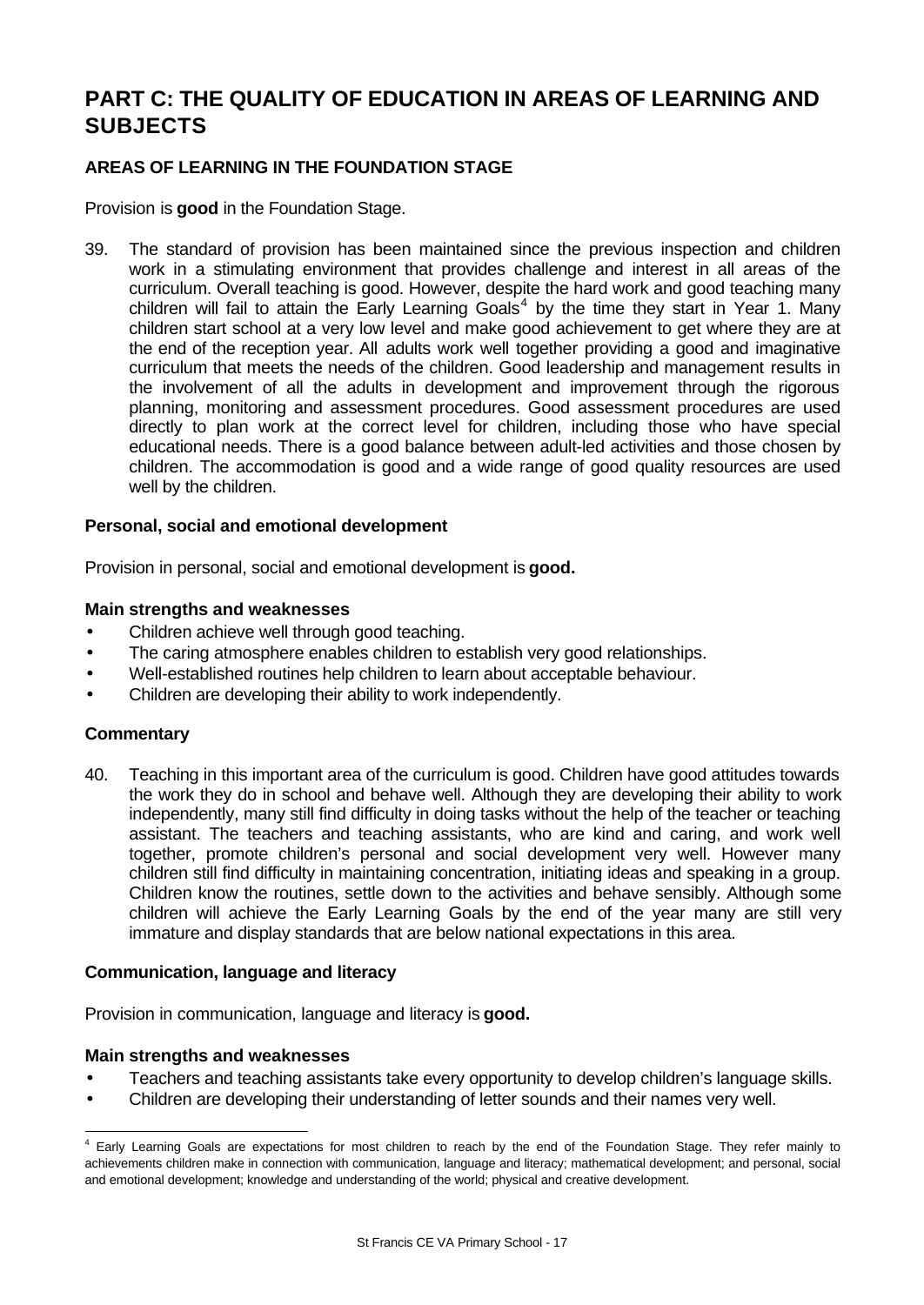# **Commentary**

41. The quality of teaching is good and sometimes very good. When they start school many children have speaking and listening skills that are well below what is expected nationally for children of this age. Teachers and teaching assistants encourage and support the development of children's language skills at all times. They engage the children in conversation, helping them to express ideas and to listen to others. Many children have immature speech and find difficulty in describing events. Although they relate well to teachers and teaching assistants, many still lack the confidence to converse with visitors to the school. Although the children behave well and appear to listen, they frequently have to be told things several times before they understand. Children are given every opportunity to develop their knowledge of letter sounds and their names in a variety of interesting ways. However, indications are that by the end of the year less than half the children are likely to meet the expectations in this area of learning.

#### **Mathematical development**

Provision in mathematical development is **good.**

#### **Main strengths and weaknesses**

- Mathematics activities are interesting and motivate the children.
- Adults use every opportunity to encourage children to count.

#### **Commentary**

42. Teaching in this area is good. Children benefit from the good support they receive from the teachers and the teaching assistants who patiently help them to understand new concepts as well as practise the things they know. Children enjoy a wide range of activities as they explore numbers. They use dominoes to help them understand double numbers, throw a dice and carry out many tasks in the garden centre which develops their understanding of number. They are familiar with number songs and rhymes and add numbers together by using objects and fingers. Despite the good teaching and the good progress made, about one third of the children are unlikely to meet the expectations by the end of the year.

#### **Knowledge and understanding of the world**

Provision in knowledge and understanding of the world is **good.**

#### **Main strengths and weaknesses**

- Children make good progress with ICT skills as they have regular access to the computer suite.
- Children have good opportunities to explore the properties of different materials.
- Less than half the children will meet the expectations by the end of the year.

# **Commentary**

43. Very little direct teaching was seen in this area but evidence from planned activities and recorded work indicates that many children are unlikely to meet the expected standards by the end of the year. Although children receive good teaching and make good progress many still have difficulty in recording their work. Children have a sound understanding of Bible stories and are given good opportunities to reflect and empathise with biblical characters. Children have regularly planned opportunities to use the computer suite and, as a result, are making good progress in their ability to log on and off, use the mouse and keyboard and to draw pictures and patterns on the screen. Children learn some of the properties of materials as they play with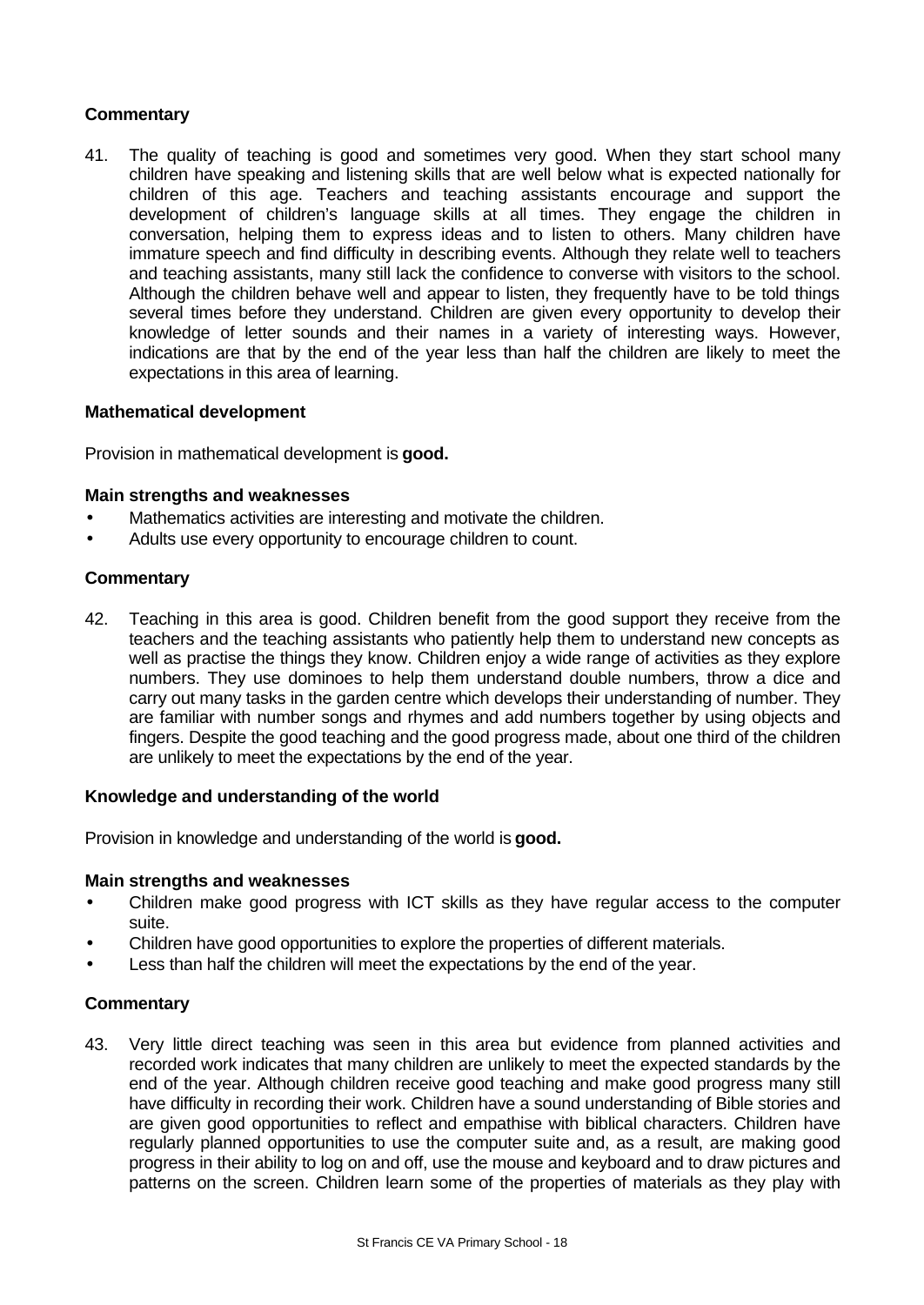sand, water and fabrics and paper with different textures. However, they have poorly developed scientific concepts overall.

#### **Physical development**

Provision for physical development is **good.**

#### **Main strengths and weaknesses**

- Children's physical control is developing well.
- A wide range of activities is provided for children to develop their manipulative skills.

#### **Commentary**

44. Most children are likely to meet the expected standards for this age by the end of the reception year. They use a wide range of tools and equipment confidently and with good dexterity. Most children change for physical education on their own. They also put their coats on and do them up independently. They make good use of their own playground although there is no secure area specifically designed for this age group, equipped with appropriate fixed apparatus. Despite not having continuous access to a play area good use is made of the school hall, playing field and adventure playground. Teaching in this area is good and staff have high expectations of the children who respond with enthusiasm and enjoyment.

#### **Creative development**

Provision for creative development is **good.**

#### **Main strengths and weaknesses**

- A wide range of stimulating activities enriches children's learning experiences.
- Effective teaching of skills is combined with good opportunities for children to learn through play.

#### **Commentary**

45. Staff plan a variety of activities and with good teaching most children are likely to achieve the targets set for them by the time they enter Year 1. Many already have good skills of cutting, gluing, drawing and applying paint. There are good examples of children experimenting with paint and using clay and card to create models. Opportunities to play the part of different characters in the role-play area, enables them to use their imagination and to use other tools such as the cash-register, calculator and garden tools.

# **SUBJECTS IN KEY STAGES 1 AND 2**

# **ENGLISH**

Provision for English is **very good**.

#### **Main strengths and weaknesses**

- Standards are below the national average for pupils in Year 2 and Year 6.
- Consistency is a strength of the school.
- Teaching is predominately good, but consistently very good in the upper Key Stage 2 classes.
- There are very good assessment procedures.
- The management of the subject is very good.
- There is a rich relevant curriculum.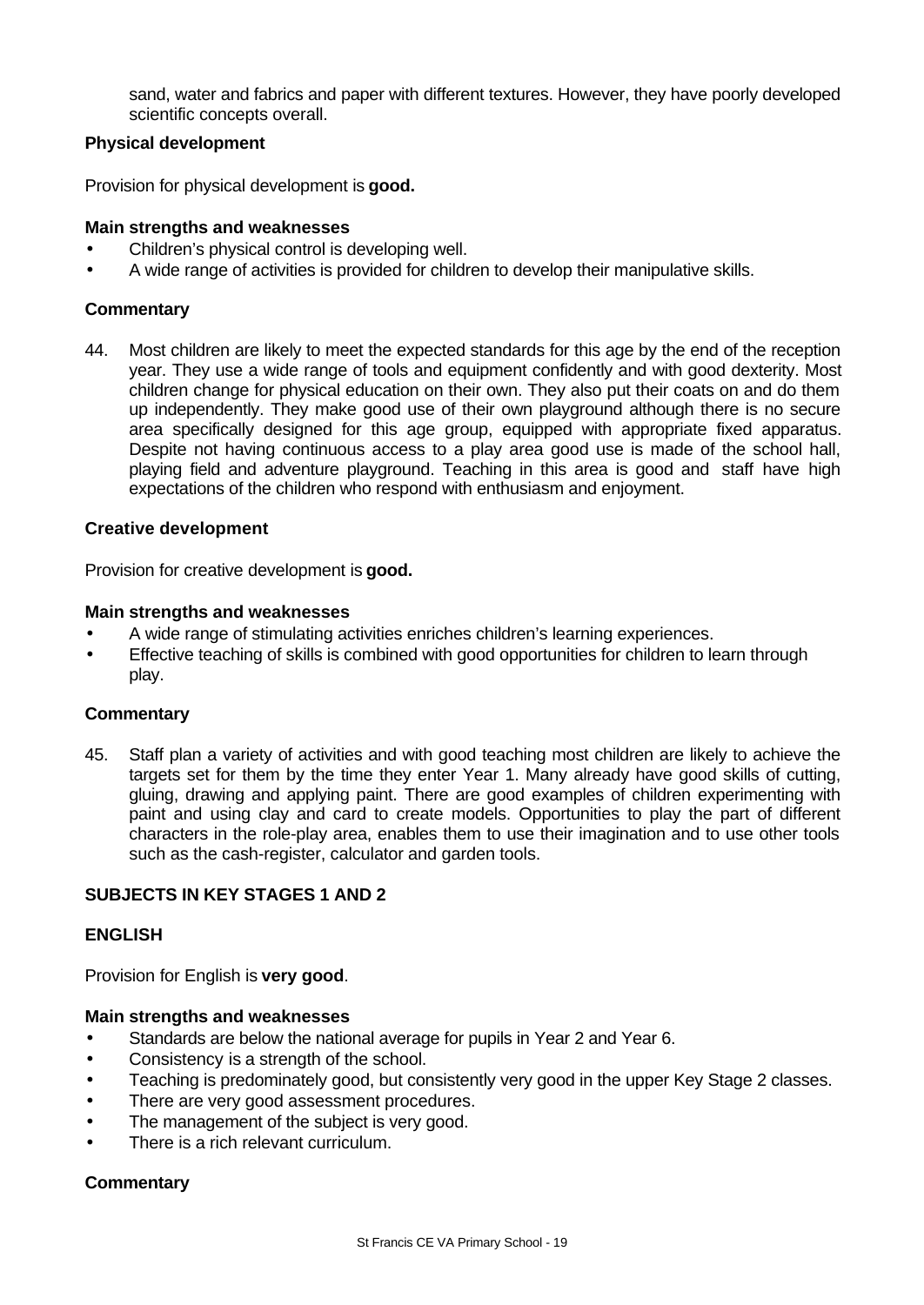- 46. In the 2003 national tests at the end of Year 2, standards were below average in reading and below average in writing. They were well below those found in similar schools in both reading and writing. In reading, the proportion of pupils achieving the higher Level 3 was average but the proportion of pupils achieving the higher Level 3 in writing was well below. Standards in English were below the national average in the 2003 national tests at the end of Year 6. However, standards were well above average when compared with pupils' prior attainment at the end of Year 2. The proportion of pupils gaining the higher Level 5 was below average. Standards show an improvement between 2002 and 2003.
- 47. Observed standards in English are below average at the end of both Year 2 and Year 6. The proportion of pupils achieving the higher Level 5 is well below average as there are few pupils in the higher ability range attending the school. Pupils enter the school with well below average literacy skills and make good progress in their learning at both key stages. As a result, pupils' overall achievement is good in the subject. Most pupils generally have poorly developed speaking and listening skills, although standards do improve somewhat in Key Stage 2.
- 48. The quality of teaching and learning is good overall. Consistency in practice is very good and a strength of the school. This is the result of the deputy headteacher and the literacy co-ordinator working closely together. Teachers' lesson planning is good and teachers plan together. The matching of pupils' work to their prior learning, the support for pupils with special educational needs and the challenge for the most able, are all good. Marking is of a high standard and the use of a marking scheme gives good opportunities for pupils to be aware of their own learning. All pupils have individual and group targets, which are used continually and reviewed regularly which motivates pupils to achieve to the best of their ability. Most teachers have very high expectations and this encourages pupils to work hard. The consistently very good teaching in upper Key Stage 2 classes enables pupils to make very good progress. The school's very good assessment procedures include a very thorough analysis of data and tracking of pupils' progress so that teachers are very aware of the achievement of each pupil. This contributes to the very good relationships and the atmosphere of mutual respect. It is clear that, especially where teaching is very good, pupils really want to earn the teacher's praise. Although some teachers make interesting use of ICT to support learning in the subject, overall insufficient use is made of relevant technology to develop pupils' skills.
- 49. Leadership and management are very good. The co-ordinator has ensured that the issues raised at the previous inspection have been thoroughly addressed. In fact, many of the previous weaknesses are now strengths. Professional development for all staff has been a priority and this has improved the quality of teaching and learning. Very rigorous monitoring of planning, pupils' work and teaching and learning has increased teachers' knowledge and expertise. The curriculum for English is rich and relevant. The teachers have worked hard on adapting the National Literacy Strategy and working in blocked units is now the norm. Visits and visitors are used well to broaden the pupils' experiences. Literacy is used very effectively across the curriculum. Booster classes for pupils in Year 6 have provided focussed teaching in smaller groups and some pupils have made very good progress as a result. Speaking and listening is a weakness for most pupils and the school has begun to address this issue through in-service training for teachers. Good speaking and listening opportunities are included in many lessons.

# **Language and literacy across the curriculum**

50. Pupils apply their writing skills very well in other subjects and frequently work is of a higher standard than that seen in literacy lessons, for example, Year 2 boys writing about the Fire of London, and Year 5 pupils comparing their view of Jesus with the vicar's view. Year 4 pupils made notes to record information about India and used the notes to create a poster, which they then used effectively to illustrate a talk.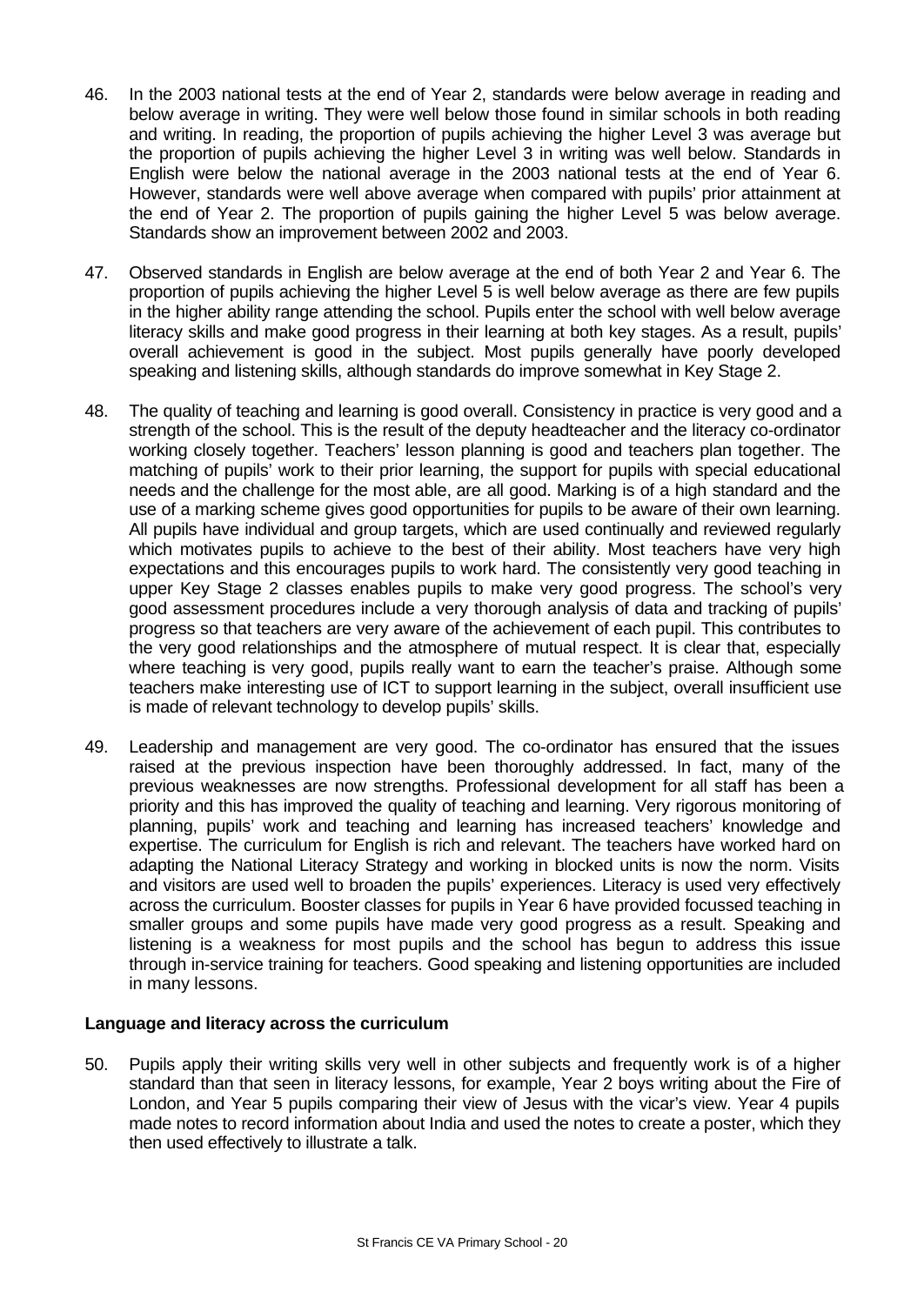# **MATHEMATICS**

Provision in mathematics is **good**.

# **Main strengths and weaknesses**

- Pupils achieve well.
- Teaching and learning are good.
- Very good assessment procedures ensure pupils make good progress in their learning.
- Insufficient use is made of information and communication technology in pupils' learning.
- The leadership and management of the subject are good.

- 51. Standards have declined since the previous inspection. This is because there are now a much higher proportion of pupils with special educational needs throughout the school. Pupils' achievement, however, has improved and is now good owing to the good standard of teaching.
- 52. Standards in the 2003 National Curriculum tests were below average at Year 2 and Year 6. The results show, however, that pupils have made very good progress from the time when they started school with very low levels of ability. During the inspection it could be seen that pupils' good achievement has been effectively maintained. Pupils of all capabilities make good progress but even with the best efforts of the teachers standards remain below average in Year 2 and Year 6. There is a high proportion of pupils with significant learning difficulties in the current Year 6 and all pupils have done well to attain their current standards. The introduction of the National Numeracy Strategy has proved beneficial and pupils are now confident in using a variety of strategies to calculate answers. Many enjoy mathematics and they try hard to improve their work.
- 53. The quality of teaching and learning has improved since the previous inspection and is now good at both key stages. Teachers are confident in teaching mathematics and there is a strong commitment to raising standards. They use assessment well to monitor pupils' understanding and to provide work that is well matched to their needs. In Years 5 and 6, pupils are taught in ability groups with the higher attaining pupils in one class and the lower attaining pupils in the other in each year group. This strategy is working very well as the pupils with special educational needs and the lower attaining pupils are enabled to develop their confidence and skills in supportive and encouraging environments. The potentially higher attaining pupils are well challenged in their classes and their learning is effectively extended so that a better proportion is now attaining the higher than expected standard of Level 5 than last year. Pupils with special educational needs in the other year groups are encouraged and effectively guided in their learning by teaching assistants.
- 54. Teachers use information and communication technology well as a teaching aid to motivate pupils' interest and to provide clear demonstrations. Computers are not, however, used very often by the pupils and this is a missed opportunity to extend the understanding and skills of pupils of all capabilities. Teachers have identified that pupils' speaking and listening skills are a weakness and provide regular opportunities for them to discuss their mathematical ideas. A particular strength of the teaching is the way pupils are encouraged to explain how they come to their answers. They do so with growing assurance showing an awareness of the links between numbers and using a variety of strategies to arrive at the correct answer. Teachers identify in their comprehensive planning the new mathematical terms they intend to introduce in lessons. However, there was little evidence that the new vocabulary is written up for pupils to see or regularly discussed with them. Problem solving has been identified as a weakness in pupils' work and a positive focus has been given to improving these skills.
- 55. The co-ordinator leads the subject well so there is a consistency of structures and strategies used through the school that is effective in promoting pupils' good learning. Management of the subject is very good and the co-ordinator has a good hold on standards and provision within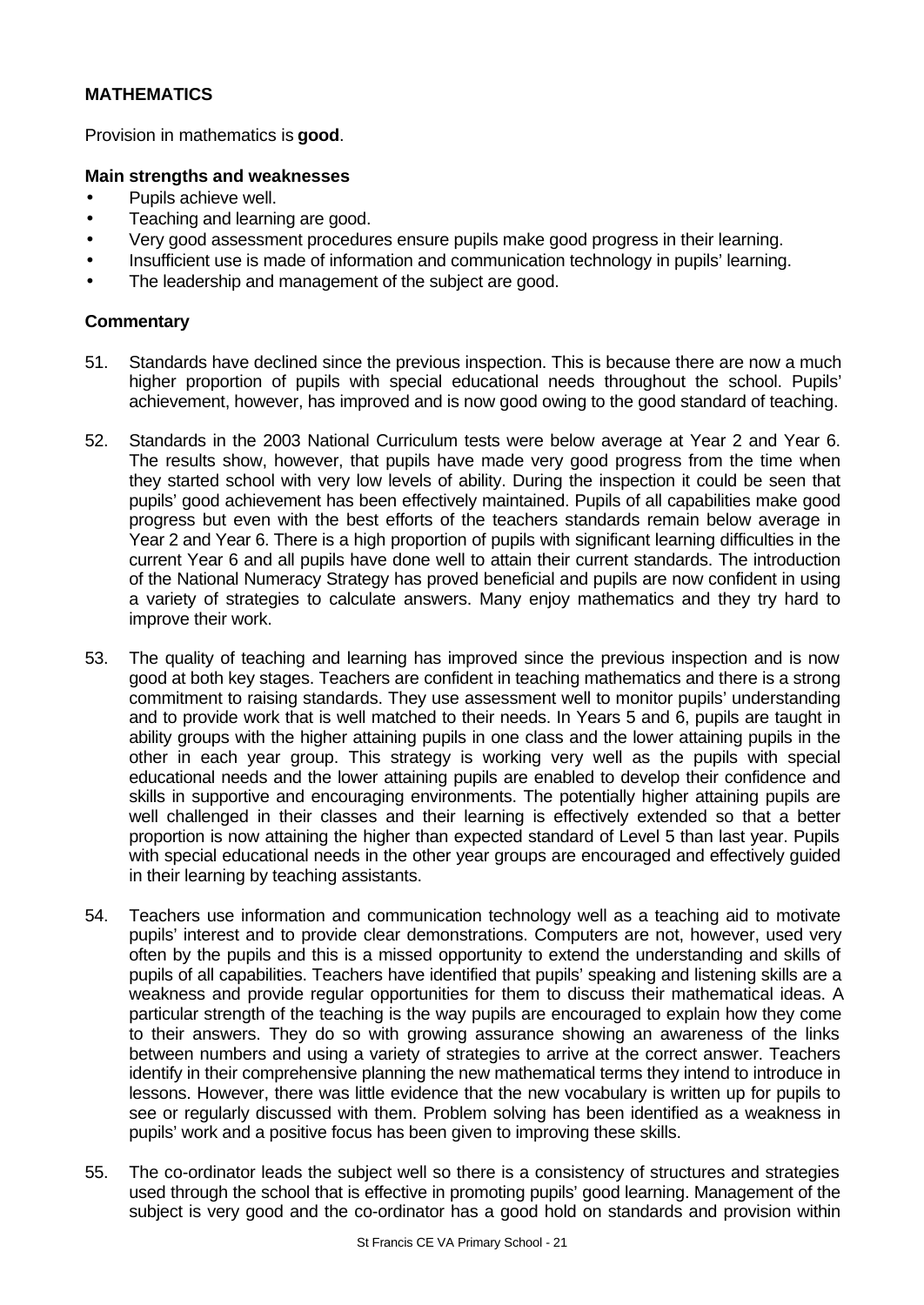the subject. Comprehensive assessments are made and the data is used very well to monitor pupils' standards and progress. Tests results are analysed to identify weaknesses and effective strategies are employed to address them and to support pupils who need more focused help to succeed. Teachers' planning and the quality of teaching and learning are effectively monitored so that weaknesses are identified and addressed.

#### **Mathematics across the curriculum**

56. Pupils' knowledge and skills in mathematics are effectively used and further developed in geography and science. Pupils use their skills well to measure distances, time and temperatures in science and record their findings on tables and as graphs. Pupils' knowledge of co-ordinates is used satisfactorily in reading maps.

#### **SCIENCE**

Provision in science is **good**.

#### **Main strengths and weaknesses**

- Pupils' achievement is good throughout the school.
- Teaching and learning are both good.
- Teachers have good subject knowledge.
- Good use is made of assessment information and national test analysis.
- The co-ordinator provides good leadership for the subject.

- 57. Standards are average at the end of Year 2, and pupils' achievement is good overall. They have a good grasp of the concept of answering scientific questions by carrying out investigations. They also know that flowering plants produce different kinds of seed and sort them into groups using more than one criterion. Pupils identify correctly that some seeds are found on the outside of the fruit and that some fruits contain only one seed, whilst other have many seeds.
- 58. At the end of Year 6 standards are currently below average overall, as few pupils are likely to achieve the higher Level 5 in the national test. However, the majority of pupils are likely to reach national expectations in the subject. This is similar to what happened in last year's national test. Pupils have made good progress in their acquisition of scientific knowledge and understanding since the end of Year 2 and therefore achievement is good. Pupils have a satisfactory grasp of the 'scientific method' and carry out investigations with accuracy and attention to detail. Pupils have satisfactory knowledge and understanding of physical processes. Older pupils correctly identify that an object is visible because light from a light source strikes the object and then enters the eye. Younger pupils know that the resistance caused by friction makes it more difficult to move an object than when there is little friction.
- 59. The quality of teaching and learning are both good. Teachers plan interesting lessons and ensure that the tasks given to pupils match their abilities well. This ensures that all pupils have access to the curriculum. Pupils take part in lessons with enthusiasm. They are good independent learners and conduct investigations carefully, giving due attention to health and safety issues. Behaviour is consistently good. Teachers have good subject knowledge and this has a positive effect on pupils' progress. Teachers also make good use of questioning to extend pupils' knowledge and understanding. Assessment systems are well developed and teachers make good use of the information gathered. Regular assessments show teachers what pupils have learned and what they need to do next to improve their understanding. Good use is made of marking overall and this helps pupils to have a good understanding of how they can improve their work. Effective use of support staff ensures that pupils with special educational needs make good progress in their learning.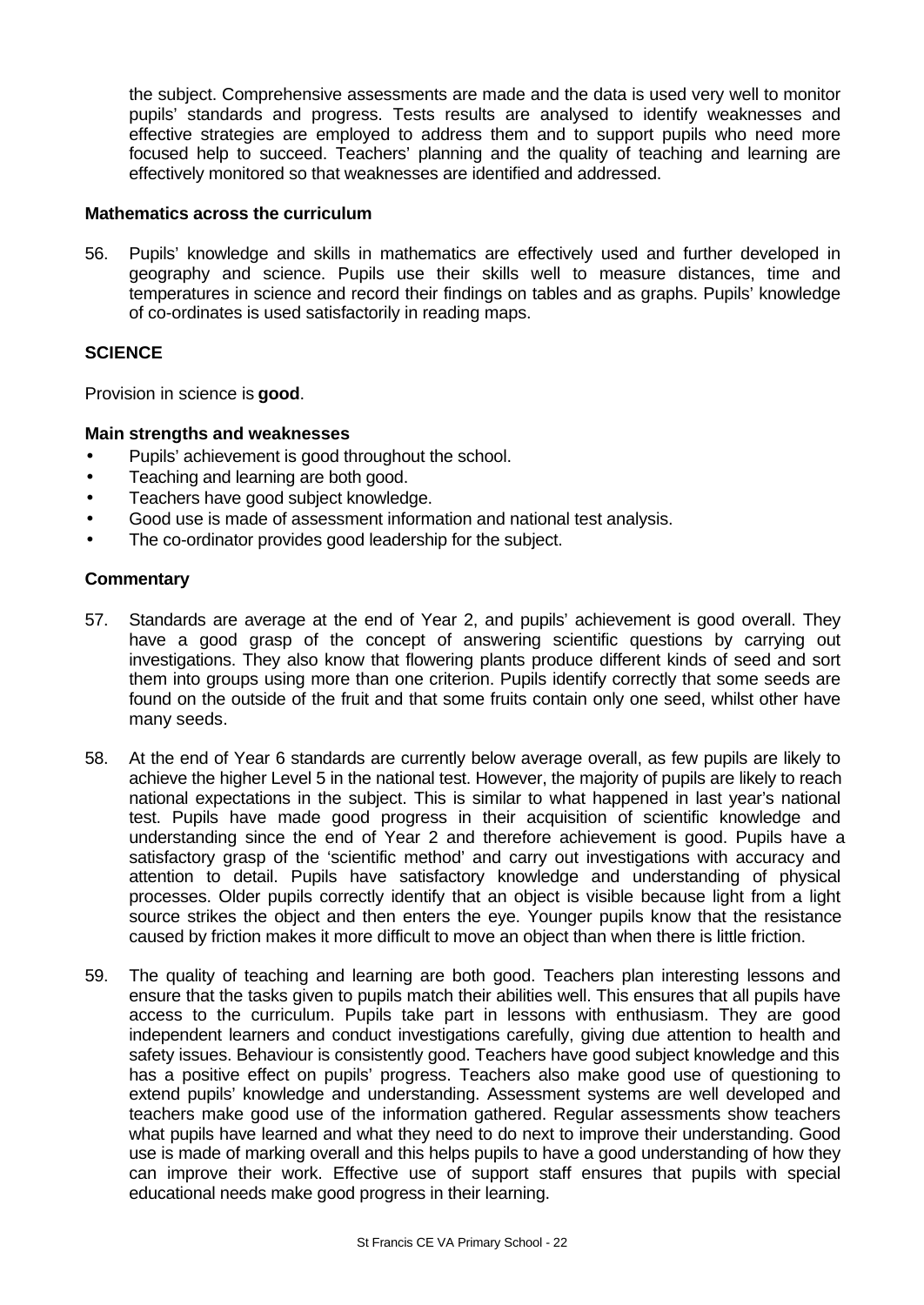60. The leadership and management of the subject are both good. The co-ordinator has a clear vision for the subject and has produced a good action plan to improve standards, based on a detailed analysis of national test results. This analysis showed that standards in investigative science were not as high as they should be. As a result, training has been planned to increase staff expertise and subject knowledge. The subject is appropriately resourced. There has been a satisfactory level of improvement since the previous inspection.

# **INFORMATION AND COMMUNICATION TECHNOLOGY**

Provision in information and communication technology (ICT) is **good**.

#### **Main strengths and weaknesses**

- Pupils' achievement is good.
- Pupils have positive attitudes to the subject and behaviour in lessons is good.
- Both teaching and learning are good.
- The leadership and management of the subject are good.
- There has been a good level of improvement since the previous inspection.
- The use of ICT to support pupils' learning is inconsistent and is not used sufficiently in some subjects.

- 61. Standards at the end of Year 2 are in line with expectations, and pupils are now achieving well. Pupils talk with enthusiasm about their use of ICT, both at home and at school. They use digital cameras effectively to illustrate their work. Pupils have good word processing skills, and successfully combine text and graphics to produce information sheets. They use computers effectively to produce pictures and add text to explain what the pictures are about. Pupils know how to interrogate a database to find answers to simple questions.
- 62. Standards at the end of Year 6 are also in line with expectations, but as a result of recent good progress, pupils' achievement is now good. Pupils make satisfactory use of research skills to find information on the Internet. They correctly frame questions in search engines to get the desired results. Pupils have satisfactory text processing skills, which they use appropriately to produce information booklets. Older pupils make good use of presentation programmes to produce interesting transition effects between slides. Younger pupils make satisfactory use of their communication skills to email messages to each other.
- 63. Teaching is good overall. Teachers plan interesting and imaginative lessons, which engage pupils well. Pupils are enthusiastic about ICT and enjoy using computers and other equipment in their work. Behaviour is good and pupils treat equipment with care. Teachers generally have good subject knowledge and expertise and make good use of questioning to extend pupils' skills, knowledge and understanding. Teachers have taken the time and effort to enable pupils to work well independently, and this is having a very positive effect on the progress they are now making. Good use of teaching assistants means that all pupils, including those with special educational needs, have full access to the curriculum. Assessment systems are in an early stage of development, but are beginning to provide teachers with good information about pupils' progress and achievements.
- 64. The co-ordinator provides good leadership and management for the subject. Her expertise has raised the profile of ICT throughout the school and this has had a positive effect on teachers' confidence and expertise. The co-ordinator has spent considerable time and effort on improving hardware resources, which are now greatly improved and having a positive effect on raising standards. The school has made a good level of improvement since the previous inspection, when provision was unsatisfactory.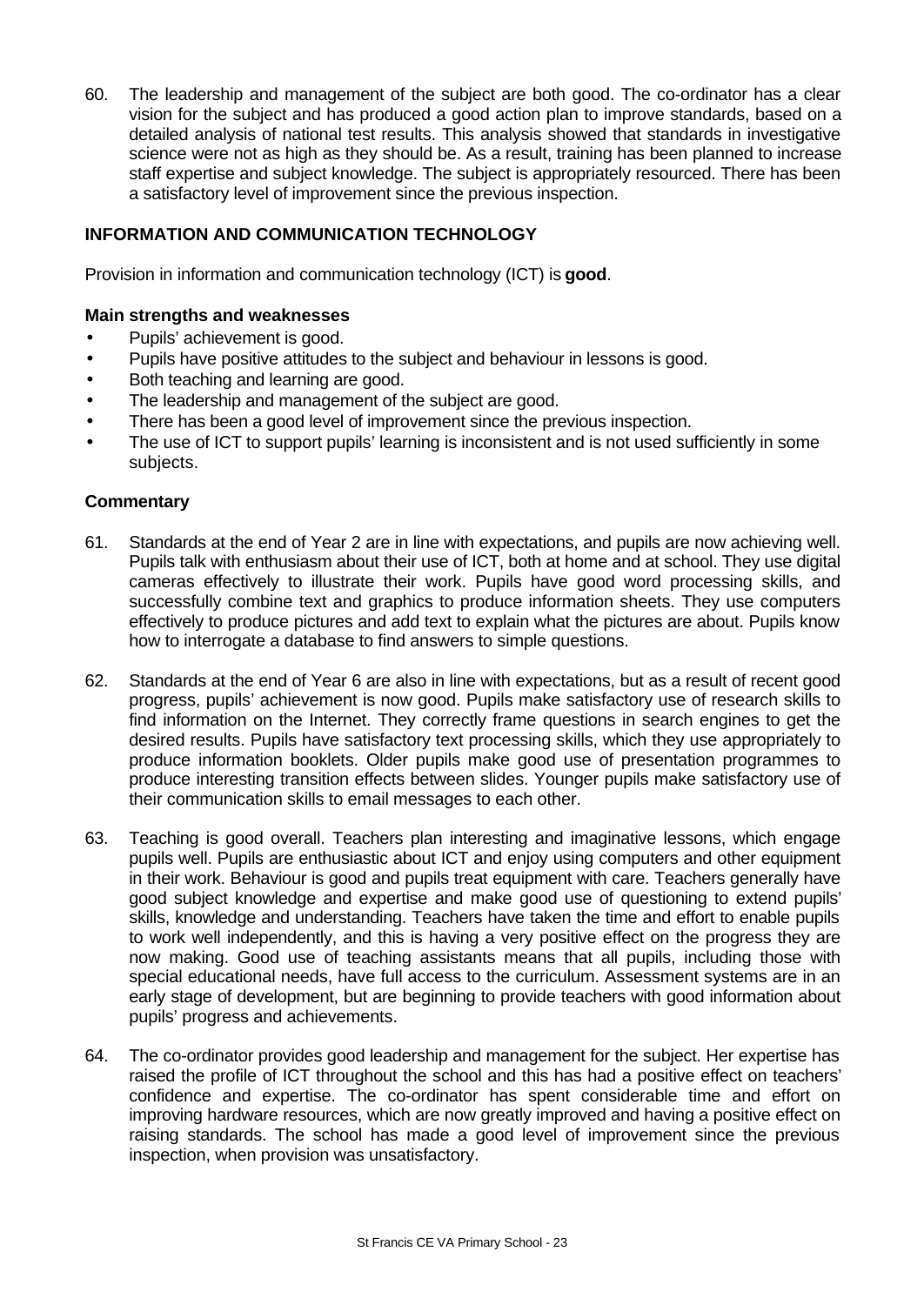#### **Information and communication technology across the curriculum**

65. The use pupils make of their ICT skills in other subjects is satisfactory overall. However, the use made of ICT to support pupils' learning is inconsistent and varies from class to class and subject to subject. Insufficient use is made of pupils' text processing skills in literacy, for example. Some teachers place insufficient emphasis on the use of ICT in the planning for some subjects.

# **HUMANITIES**

66. Neither **history** nor **geography** was a focus of the inspection. However, from the sampling of pupils' work, the observation of lessons and conversations with pupils, provision for humanities appears to be **good**. Three lessons were seen in **history** and in these lessons standards were in line with expectations overall and pupils' achievement was good. The quality of teaching and learning was good. One lesson was seen in **geography** and in this lesson standards were in line with expectations and pupils' achievement was satisfactory. The quality of teaching and learning was satisfactory.

# **CREATIVE, AESTHETIC, PRACTICAL AND PHYSICAL SUBJECTS**

#### **Art and design**

Provision in art and design is **good**.

#### **Main strengths and Weaknesses**

- Standards are above expectations in all year groups except Year 6, where standards are in line.
- Pupils' achievement is good.
- The subject makes a good contribution to pupils' cultural development.

- 67. Standards are above expectations at the end of Year 2 and pupils achieve well. They make good use of their drawing and painting skills to illustrate their work in other subjects. Pupils have had wide experience of different media, including printing, collage and clay modelling. Standards in all these aspects are good. Pupils demonstrate good skills in line making, colour mixing and designing. They evaluate their work in progress and make sensible suggestions about ways in which they could improve.
- 68. Standards are in line with expectation at the end of Year 6, although elsewhere in the key stage standards are good. Overall pupils' achievement is good. Pupils have produced well constructed sculptures of trees, which demonstrate good skills in selecting, combining and fixing materials. Their work in two dimensions is also good. They paint, draw and design work with equal skill and use these skills well to illustrate their work in other subjects. As they work, pupils evaluate what they are doing and make sensible suggestions about how their work can be improved. Pupils know about a number of artists and have produced several pictures in their styles.
- 69. Teaching and learning are both good. Teachers use a good range of different teaching styles to stimulate pupils' interest. Pupils respond positively and have positive attitudes to the subject. Behaviour in lessons is good and this has a positive effect on pupils' progress. They treat materials and tools with care and clear up after lessons quickly. Planning for lessons is good and ensures that pupils have a wide range of experiences. Good use has been made of visiting artists to stimulate pupils' imagination and as a consequence, the subject makes a good contribution to pupils' cultural development.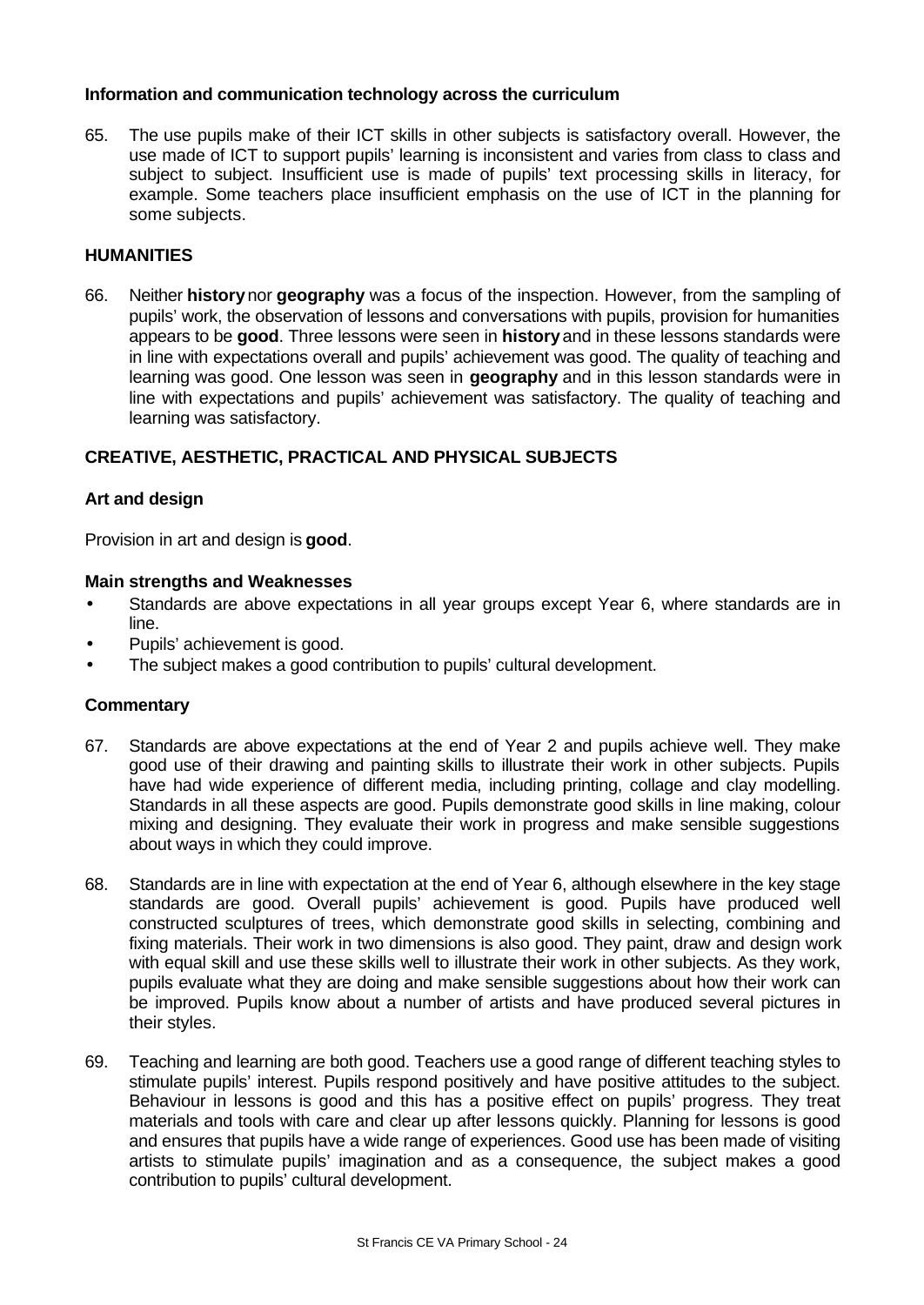70. The co-ordinator leads and manages the subject well. She ensures there are sufficient resources and regularly monitors teachers' planning. She has also collected a portfolio of pupils' work, which acts as a record of their achievement as they move through the school. There has been a satisfactory level of improvement since the previous inspection.

# **Design and technology**

71. This subject was not a focus of the inspection and only one lesson at Key Stage 2 was seen, so it is not possible to make an overall judgement about provision. In the lesson seen, standards were **above** expectations and progress was **good**. The quality of teaching was good. Evidence from work around the school indicates that standards are generally good at both key stages and that pupils have good designing and making skills.

# **Music**

72. Standards achieved in music are in line with those expected at the end of Year 2. Insufficient evidence was available to arrive at a judgement for standards at the end of Year 6. However, other evidence suggests that provision for the subject is **good**. Overall teaching is good. The co-ordinator is an experienced and accomplished musician who is very enthusiastic and provides good support to all staff although he has not had the opportunity to share his expertise by modelling teaching at this stage. The curriculum is enriched by a number of clubs, particularly recorders and the choir. Pupils regularly perform, singing and playing instruments in the school and in the community. Older pupils also have the opportunity to participate in specialist instrumental teaching for guitar, brass, strings, woodwind and keyboard. Resources are plentiful and of a good quality.

# **Physical education**

The provision for physical education is **good.**

# **Main strengths and weaknesses**

There is broad curriculum that is enhanced by an extensive range of after-school activities.

- 73. It is not possible to make a judgement of standards at the end of Year 2 and Year 6 because insufficient lessons were observed in these classes. Bad weather interrupted two of the lessons observed and there was no opportunity to see pupils working in the different areas of the physical education curriculum during the inspection.
- 74. From the six lessons observed teaching and learning are judged as good. Teachers have good subject knowledge and personal expertise, which enables them to give effective demonstrations, especially in the development of games skills. Teachers use an effective range of 'fun' activities that promote pupils' learning well. Pupils are motivated to work hard and to try their best. The resources available are good and pupils have many opportunities to develop their skills in a wide range of sports. Teachers frequently use videos to promote pupils' knowledge through watching professional sports people and athletes in action. The videoing of lessons is also a useful tool to help pupils evaluate their own performance. Teachers are developing pupil profiles through which the development of their skills is recorded, but as yet no formal whole school assessment procedures have been adopted.
- 75. The leadership of the subject is good and has led to its strong position in the curriculum. Management of the subject is satisfactory. The co-ordinator has monitored planning, teaching and learning satisfactorily. The provision was judged as good at the previous inspection. This good provision has been effectively maintained and further improved. The curriculum is good. Lessons on sports, games, swimming, dance and athletics are arranged for all classes.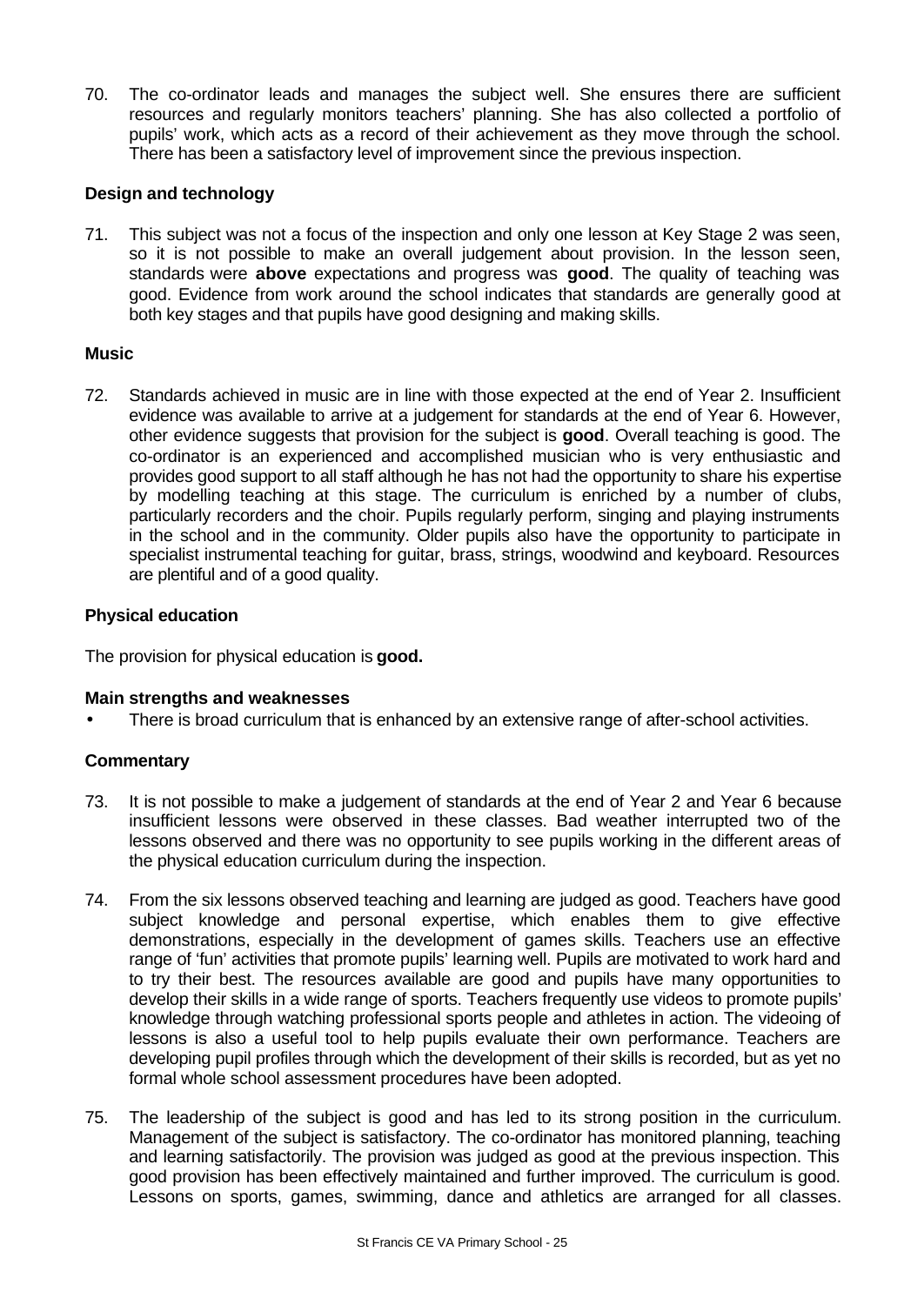Pupils' interest and enjoyment are further promoted through an extensive range of after-school activities. Competitive sports are well promoted especially in football, netball and athletics.

# **PERSONAL, SOCIAL AND HEALTH EDUCATION AND CITIZENSHIP**

Provision for pupils' personal, social and health education is **very good**.

#### **Main strengths and weaknesses**

- Personal, social and health education makes a strong contribution to pupils' personal development.
- Displays promote the subject well.
- There is an effective school council.

- 76. The very good provision for pupils' personal, social and health education underpins the curriculum and makes a very strong contribution to the school's ethos. Each pupil is known well by more than one adult and all are treated as individuals.
- 77. The subject is used to promote a healthy safer environment. Fruit is recommended for a break-time snack and since crisps have been banned, the 'seagull problem' has disappeared. Water is available for pupils at all times. Parking of cars in the spacious car parks has been reorganised to allow emergency vehicles access at all times. Pupils are encouraged to support 'Walk to School Week'. The school enthusiastically supports re-cycling. Pupils collect aluminium cans for Albania and entered Carrick Council's 'Collect Scrap' competition, which the school won. The subject gives good opportunities for pupils to take responsibility. The prefects fulfil their role well. They organise the equipment in the 'Huff and Puff' scheme and are good role models for other pupils. The 'Friendship Squad' receives training in the summer term so that its members can help pupils maintain good relationships. The lunchtime clubs for vulnerable pupils effectively raise the self esteem of some pupils. The 'Buddy' scheme, where a pupil in Year 5 is linked to one in reception, helps the youngest pupils settle into school.
- 78. There are good opportunities for pupils to develop aspects of citizenship. For example, the geography topic for Year 5 was to investigate Falmouth High Street. After various surveys the proposition to make it a traffic free area was researched and debated. This was published in the local paper and subsequently class representatives were invited to a Council Meeting.
- 79. Powerful displays in corridors and classrooms promote the subject well. In the entrance hall there is an eye-catching display highlighting the skills and stamina of famous sports men and women. Alongside, is a display of awards pupils in school can achieve, for example, for kindness, hard work, helpfulness, and honesty. Imaginative slogans such as, 'Are you a winner? Make today count!' are used to encourage pupils. The 'Golden Rules' and class rules, which have been negotiated between teacher and pupils are prominently displayed. The behaviour policy is based on rewards so that pupils frequently receive praise.
- 80. The school council provides pupils with an opportunity to share their views and take part is some decision making. They have been responsible for the purchase of extra playground equipment. Most recently they have been planning a quiet garden and their ideas have been submitted to the architect.